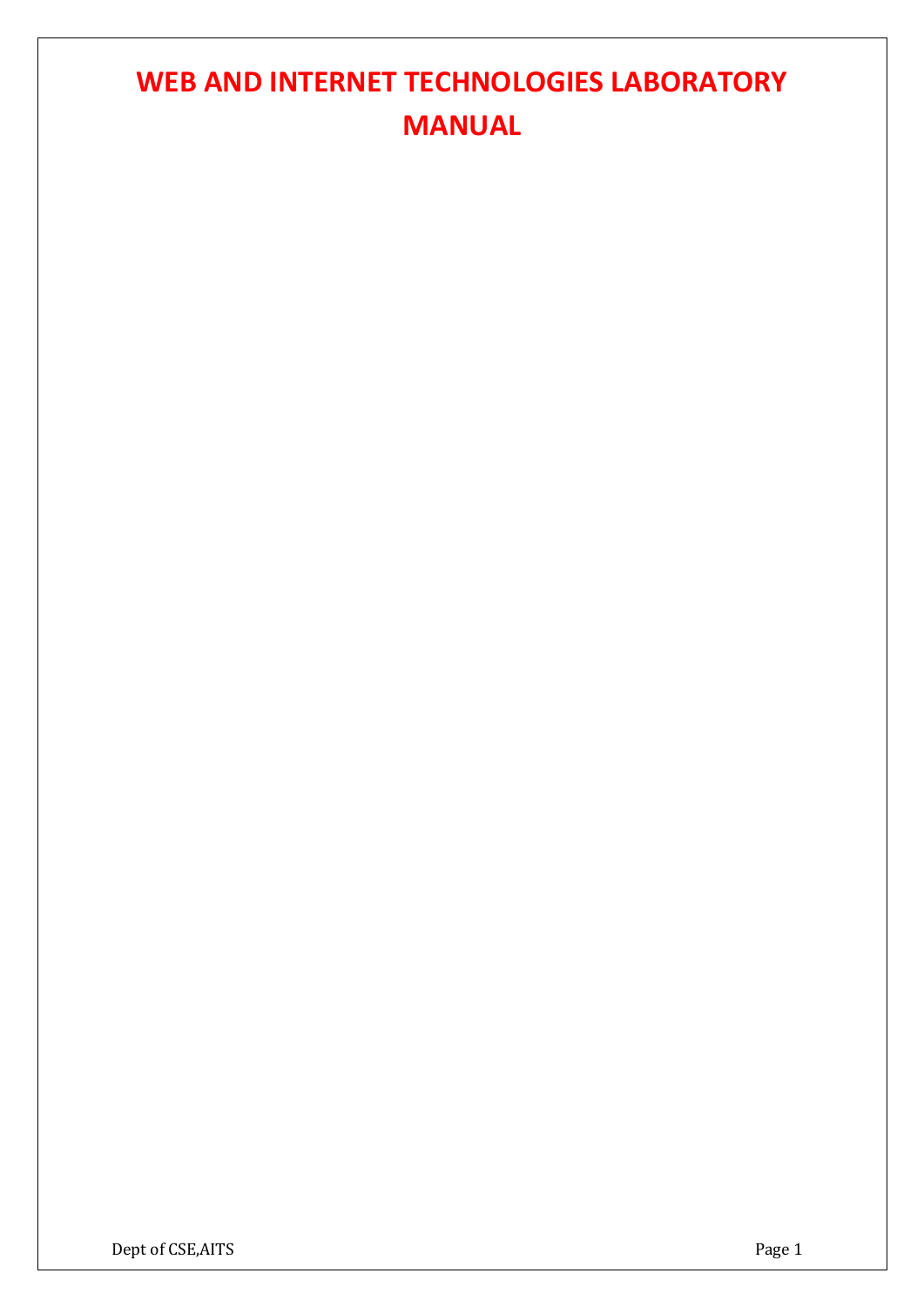# **Department of Computer Science and Engineering**

# **INDEX**

| S. No          | <b>Name of the Experiment</b> | <b>Page No</b> |
|----------------|-------------------------------|----------------|
| $\mathbf{1}$   | Simple student bio-data       | $3 - 12$       |
| $\overline{2}$ | Different types of frames     | $13-22$        |
| $\overline{3}$ | Different styles              | $23 - 25$      |
| $\overline{4}$ | To read .XML file             | $26 - 27$      |
| 5              | Sorting the values            | 28-29          |
| 6              | <b>Exception handling</b>     | 30-31          |
| $\overline{7}$ | Single text field calculator  | 32-34          |
| 8              | <b>Session handling</b>       | 35-36          |
| 9              | <b>Regular Expression</b>     | 37-38          |
| 10             | <b>Email processing</b>       | 39-40          |
| 11             | Login database.               | 41-42          |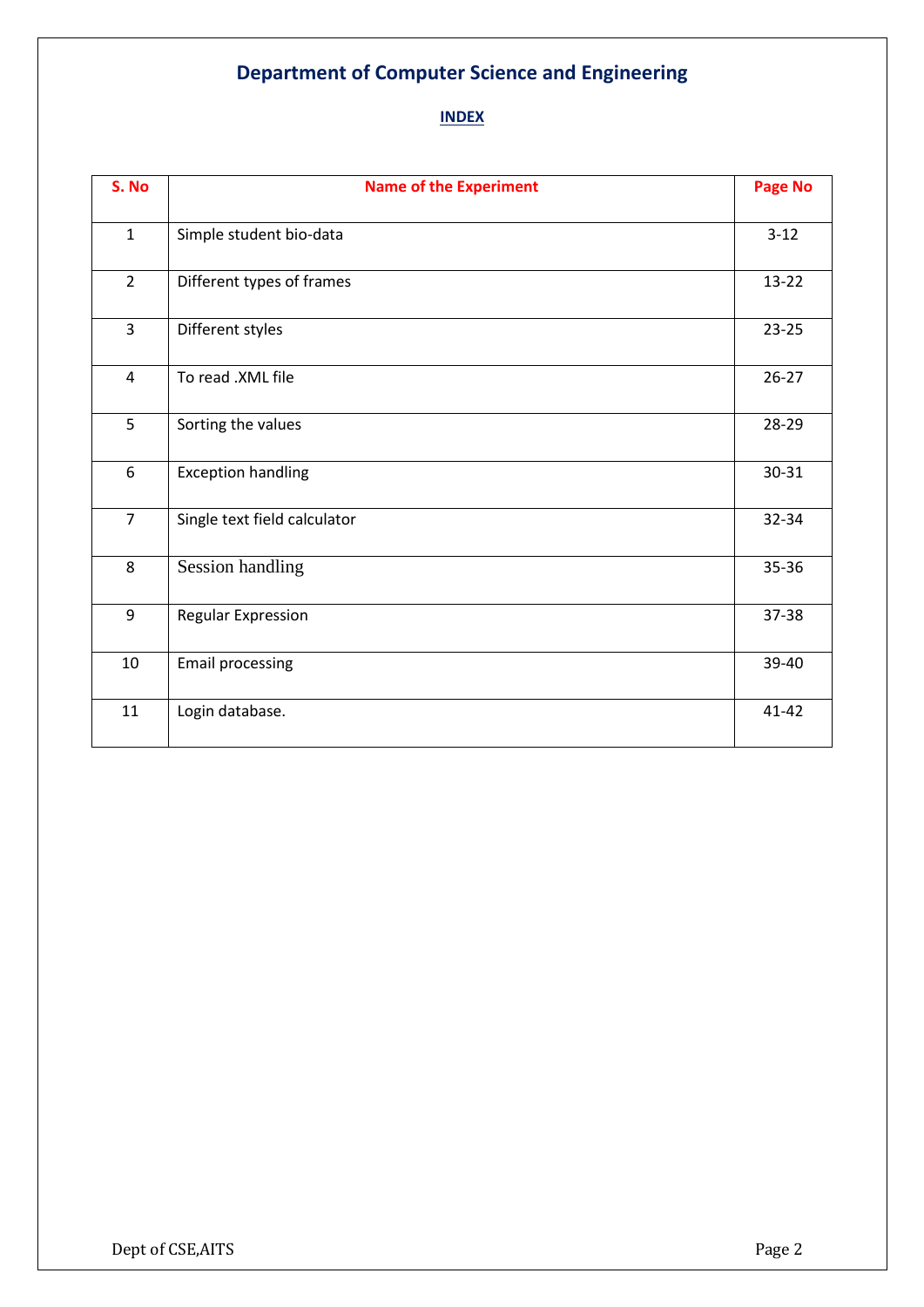# **15A05609 WEB AND INTERNET TECHNOLOGIES LABORATORY**

#### **Course Objectives:**

- To introduce client side scripting with Javascript and DHTML
- To introduce server side programming with Java servlets, JSP and PHP.
- To learn the basic web concepts and Internet protocols
- Course Outcomes:
- Ability to create dynamic and interactive web sites.
- Gain knowledge of client side scripting using java sript and DHTML.
- Demonstrate understanding of what is XML and how to parse and use XML data
- Able to do server side programming with Java Servelets, JSP and PHP.

# **CYCLE 1**

1. To create a simple student bio-data form using html5 . it should contain the following name (text box), address (multiline text box),gender (radio button male,female),skill sets known (check boxes – c,c++,java,C#etc), extra curricular activities (text box), nationality (combobox) ,submit and reset button.

2. To create an html page with different types of frames such as floating frame, navigation frame & mixed frame.

3. Design the webpage by applying the different styles using inline, external  $\&$  internal style sheets.

4. Write a java script program to read .XML file and display data in a neat format.

5. To write a Javascript program to define a user defined function for sorting the values in an array. Use HTML5 for user interface.

6. To create an html page to demonstrate exception handling in javascript Create an html page named as ―exception.html‖ and do the following.

i. within the script tag write code to handle exception

a) define a method RunTest() to get any string values(str) from the user and call the method Areletters(str).

b) In Areletters(str) method check whether str contain only alphabets (a-z, AZ), if not throw exception.

c) Define a exception method Input Exception(str) to handle the exception thrown by the above method.

ii. Within the body tag define a script tag to call Runtest() method define.

7. Write a jsp servlet program to implement the single text field calculator.

8. Write a jsp servlet program to demonstrate session handling using

– url rewriting

--hidden formfield

--cookies

--sessions

9. To create a php program to demonstrate the different predefined function in array,Math, Data & Regular Expression.

Procedure:

- $\triangleright$  Create php file named as Regular expression.php
- $\triangleright$  for demonstrating the method for handling various strings with regular expression Array.php
- $\triangleright$  for demonstrating the methods for handling the array values Math\_function.php
- $\triangleright$  to demonstrate the predefined in math objects. Date\_time.php to demonstrate the predefined function in date subject

10. Write a program in PHP for a simple email processing with attachment using forms 11. Write a program for PHP for a login script ; create a login database and store username and password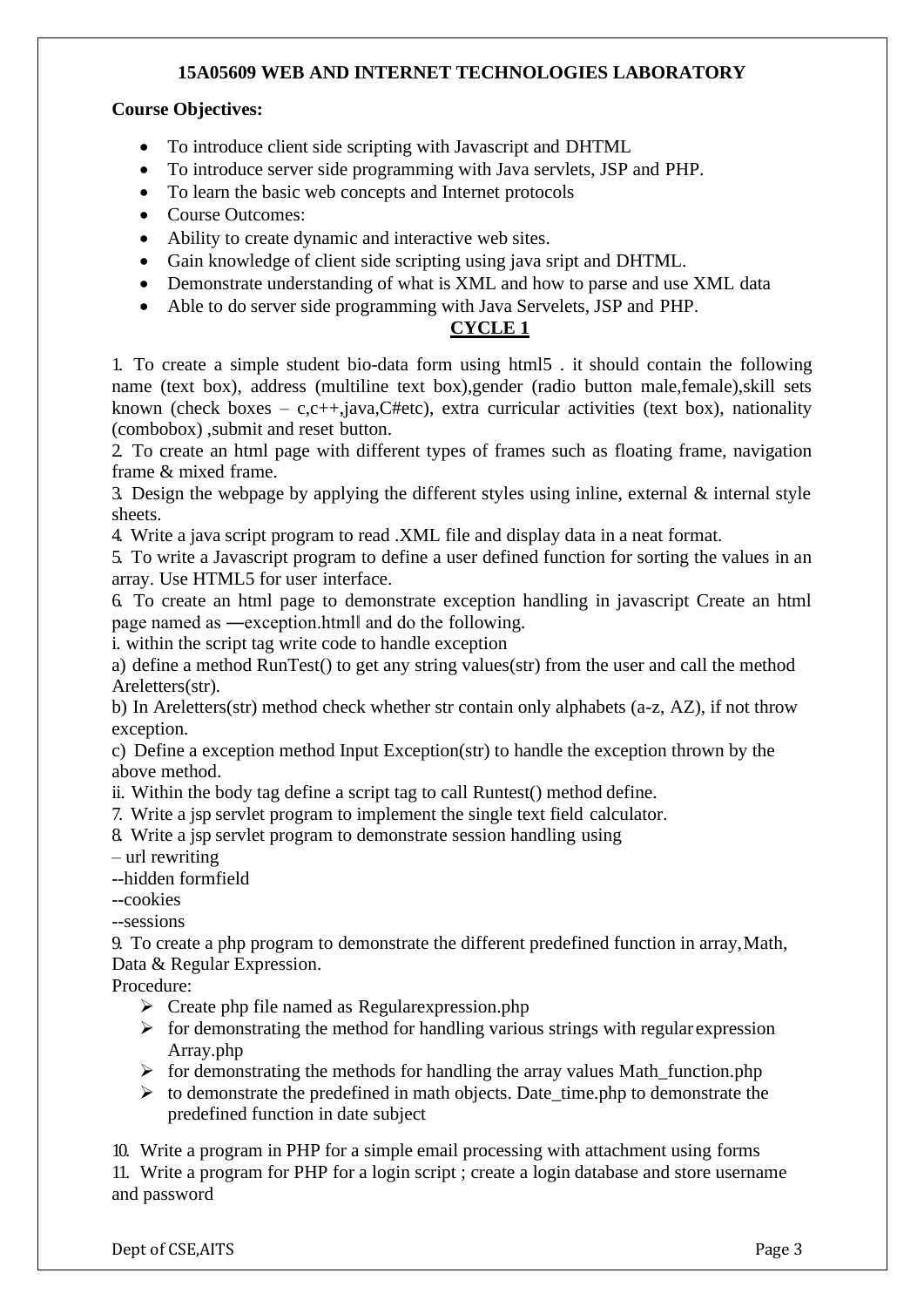**1. To create a simple student bio-data form using html5 . it should contain the following name (text box), address (multiline text box),gender (radio button male,female),skill sets known (check boxes – c,c++,java,C#etc), extra curricular activities (text box), nationality (combobox) ,submit and reset button.**

```
<html><body>
 <form>
    Name <br/> \langle<input type="text" size="30" value="ABC">
  <br/><br/>br/><br/>br/>br/>Password \langle b r \rangle<input type="password" >
  <br/><br/>br/><br/>br/>Phone<br/>>br/>
  <input type="tel" name="Phone" maxlength="10">
  \langle br \rangle \langle br \rangleGender
  <input type="radio" name="gender" value="M" checked>Male
  <input type="radio" name="gender" value="F">Female
  \langle br \rangle \langle br \rangleLanguages known
<input type="checkbox">Telugu
  <input type="checkbox" checked>English
  <input type="checkbox">Hindi
  <br/><br/>br/><br/>br/<br/>Eduction
  <Select>
  <option>Graduation</option>
  <option selected>Post Graduation</option>
  </Select>
  \langlehr/>\ranglehr/>skills
<input type="checkbox">C
  <input type="checkbox" checked>C++
  <input type="checkbox">JAVA
<br/><sub>2</sub><br> <b>br>></b>Address <br/> \langle<textarea rows="5" cols="30" style="resize: none;"></textarea>
  <br/><br/>br/><br/>br/>Nationality
<Select>
   <option>Indian</option>
  <option selected>Other</option>
  </Select>
<br/><br/>br>\langlehr>
Extra curricular activities \langle br \rangle<textarea rows="5" cols="30" > </textarea>
  \langle br \rangle \langle br \rangleImage<br/>>br/>
```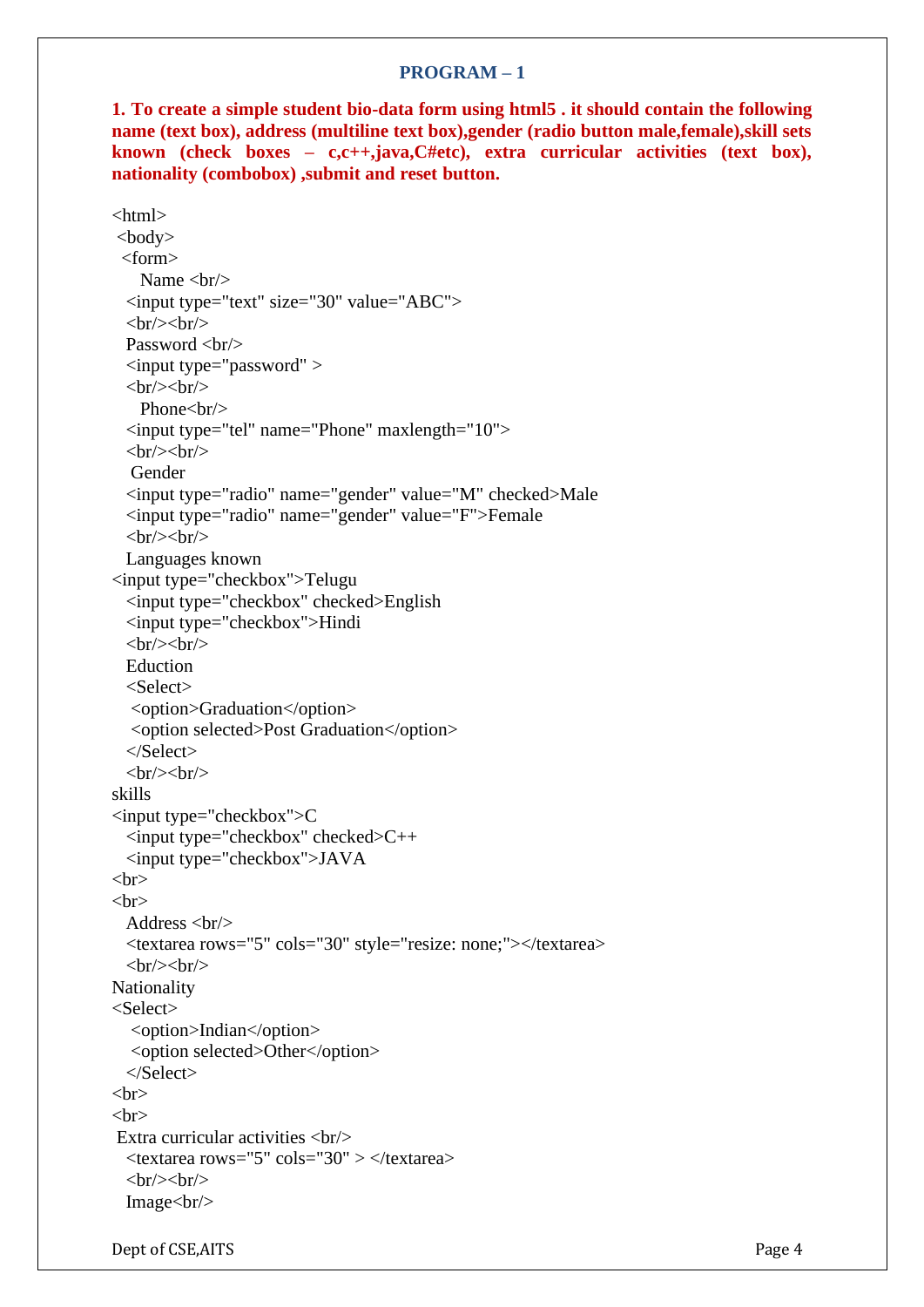| $\langle$ input type="file">                                                                           |
|--------------------------------------------------------------------------------------------------------|
| $br>\>>br>\n$                                                                                          |
|                                                                                                        |
| <input type="reset" value="Reset"/>                                                                    |
| <input type="submit" value="Submit Form"/>                                                             |
| $\langle$ form>                                                                                        |
| </td                                                                                                   |
| $\langle$ html>                                                                                        |
| C:\Users\admin\Desktop\1.HTML - Windows Internet Explorer                                              |
| (→) o G file:///C:/Users/admin/Desktop/1.HTML?Phone=3453453&gender=M                                   |
| <b>Favorites</b> $\frac{1}{2}$ <b>C</b> Suggested Sites $\bullet$ <b>C</b> Web Slice Gallery $\bullet$ |
| C:\Users\admin\Desktop\1.HTML                                                                          |
| Name                                                                                                   |
| sambasiva                                                                                              |
| Password                                                                                               |
|                                                                                                        |
| Phone                                                                                                  |
| 9989793941                                                                                             |
| Gender OMale Female                                                                                    |
|                                                                                                        |
| Languages known 7 Telugu 7 English Hindi                                                               |
| Eduction Post Graduation                                                                               |
| skills C C++ DJAVA                                                                                     |
| Address                                                                                                |
| kotha kandriga, srikalahasti<br>×                                                                      |
|                                                                                                        |
|                                                                                                        |
| Nationality Indian v                                                                                   |
| Extra curricular activities                                                                            |
| watching cartoons                                                                                      |
|                                                                                                        |
|                                                                                                        |
| Image                                                                                                  |
| C:\Users\Public\Pictures Browse                                                                        |
| Submit Form<br>Reset                                                                                   |
|                                                                                                        |
| 坚<br>Æ                                                                                                 |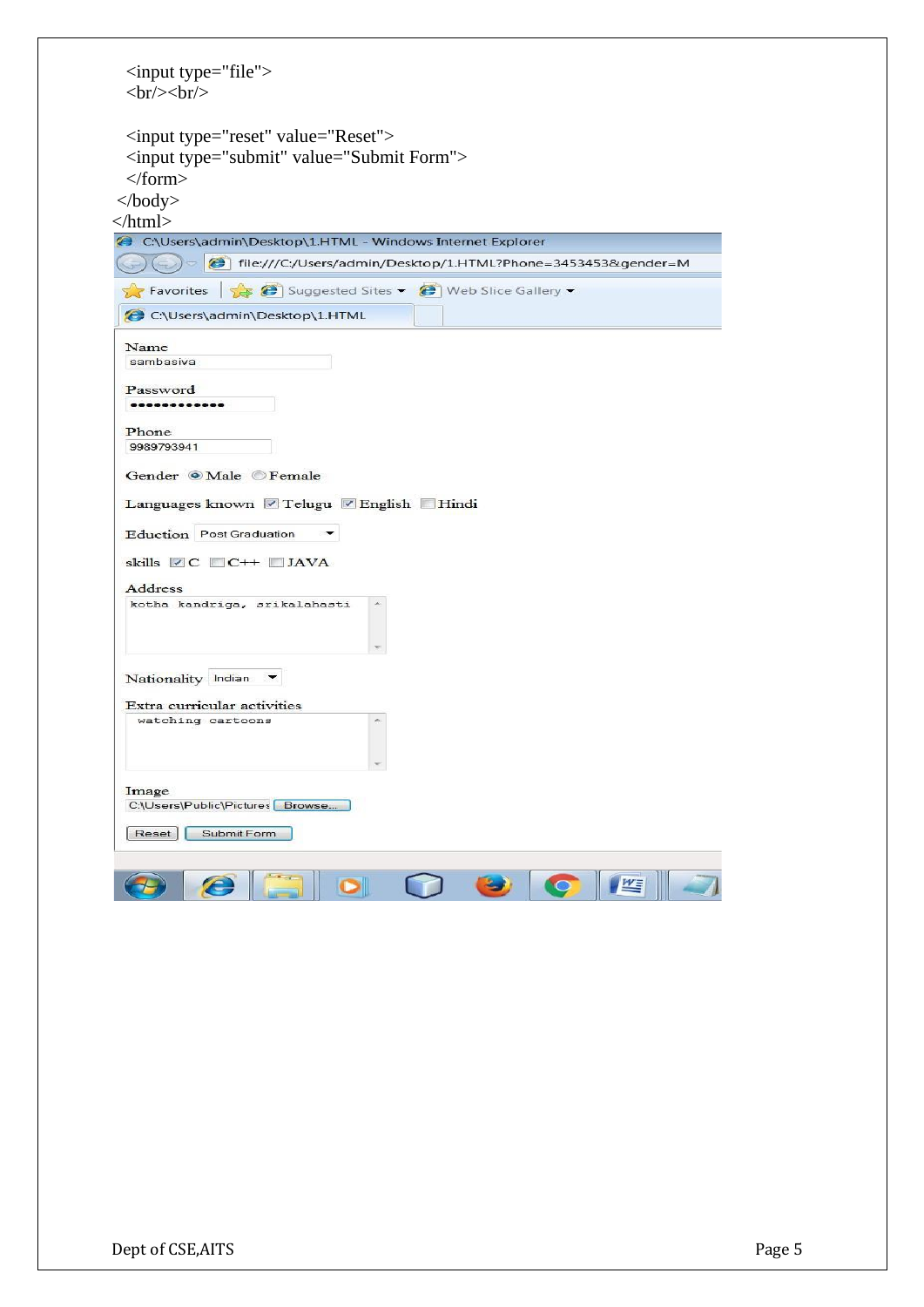#### **2. To create an html page with different types of frames such as floating frame, navigation frame & mixed frame**.

#### **Procedure-**

- $\triangleright$  Create an html page named as mixedframe.html. Divide the page into 2 columns of 25% and 75% size. In 25% display the image file and divide the 75% into 2 rows(50% and 50%). In the first 50% display the other images
- $\triangleright$  Create an html page named as navigation frame.html. divide the page into 2 columns of 25%, 75% size. In 25% size call the hyperlink file and make the page to be get displayed on the other column when the link is clicked.
- $\triangleright$  Create an html page named as floatingframe.html. In this file include a paragraph to explain floating frame and in floating frame include any html file created in above experiment.

#### **File name**:CSE.html

```
<html>
<body>
<a href="frames.html" target="two">navigation frame</a><br>
<a href="floatingframe.html" target="two">floating frame</a><br>
<a href="mixedframe.html" target="two">mixed frame</a><br>
</body>
</html>
File name: frames.html
<html>
<frameset cols="25%,*" scrolling="no" noresize>
<frame name="one"></frame>
<frame name="two"></frame>
</frameset>
</html>
```
**File name**: floatingframe.html  $\langle$ html $>$ <head> <title>floatingframe</title></head> <body> hello<br>

 $\langle p \rangle$ this page contains floatingframes  $\langle p \rangle$ </html>

#### **File name**: mixedframe.html

```
<html>
<frameset cols="25%,*" scrolling="no" noresize>
<frame name="image1" src="Desert.jpg"></frame>
<frameset rows="50%,*" scrolling="no" noresize>
<frame name="image2" src="Tulips.jpg"></frame>
<frame name="image3" src="Penguins.jpg"></frame>
</frameset>
</html>
```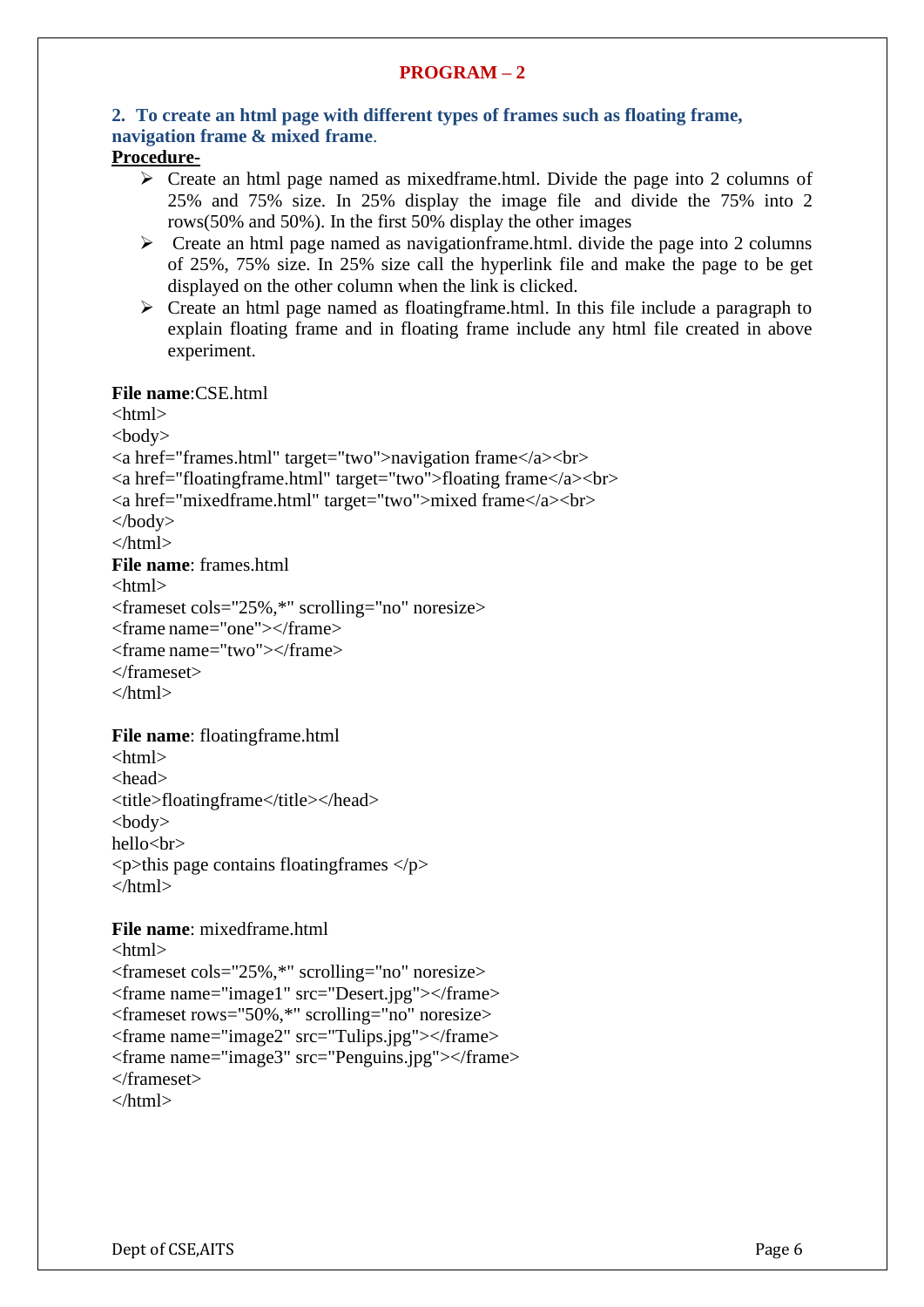|                                                                          | þ. |    |  |
|--------------------------------------------------------------------------|----|----|--|
|                                                                          |    |    |  |
|                                                                          |    |    |  |
| D:\wt\ex3.html - Windows Inter<br>D:\wt\ex3.html<br>Favorites   Suggeste |    |    |  |
| D:\wt\ex3.html<br>navigation frame<br>floating frame                     |    |    |  |
| mixed frame<br>$\overline{\mathbf{z}}$                                   |    |    |  |
|                                                                          |    |    |  |
|                                                                          |    |    |  |
|                                                                          |    |    |  |
|                                                                          |    |    |  |
|                                                                          |    | þ. |  |
|                                                                          |    |    |  |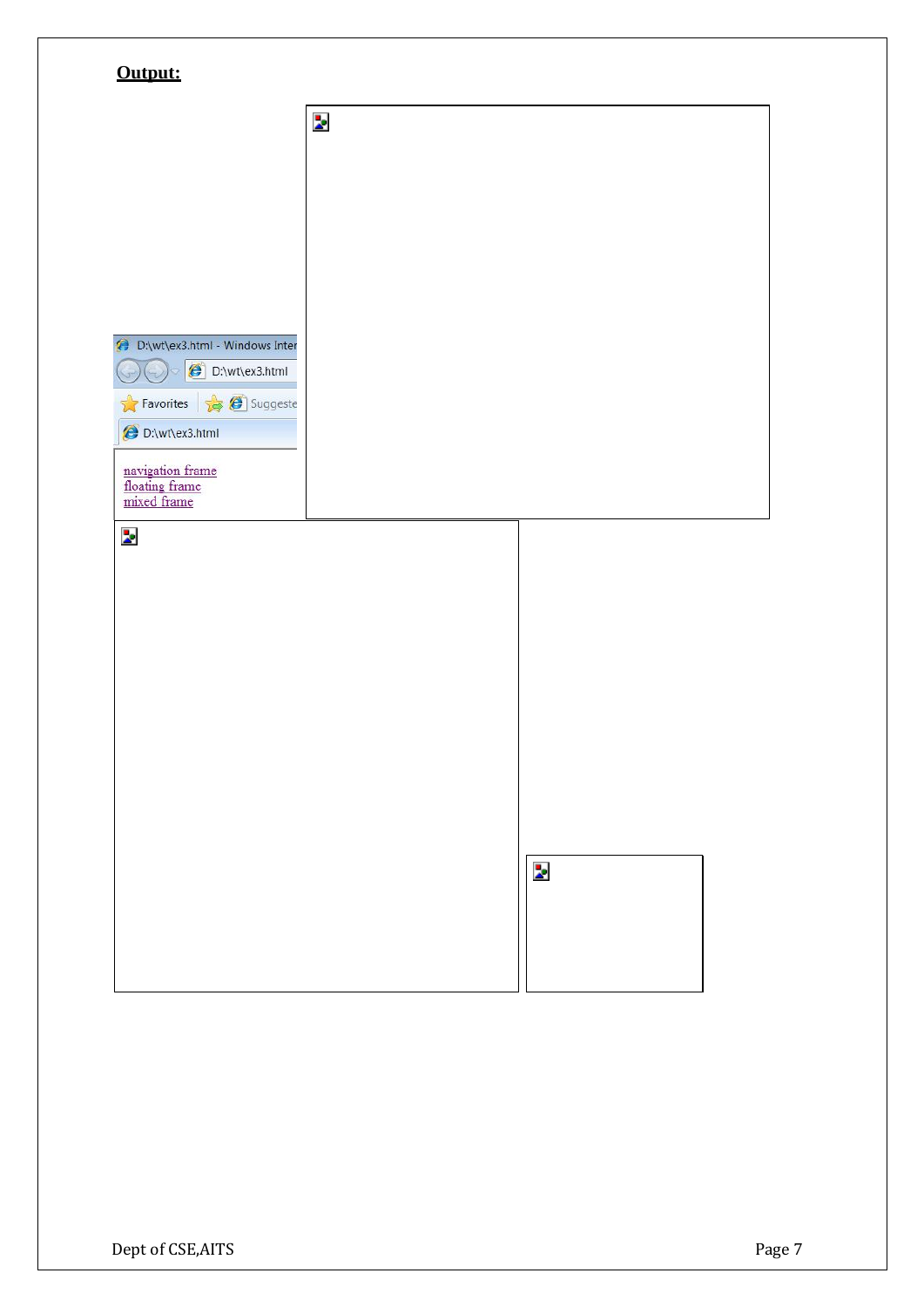# **3. Design the webpage by applying the different styles using inline, external & internal style sheets.**

### **Inline CSS Style:**

Inline CSS Style write in element line using style attribute. All most every html element support styleattribute.

Inline stylesheet priority high more than other three.Inline CSS style consists set of rules in 4 part:

- 1. Selector (Element)
- 2. Style (Attribute)
- 3. Property and
- 4. Value

### **How to write Inline CSS Style**

Selector is normally HTML element that element you want to assign CSS style. And style is attribute to assign CSS property and set suitable value.



# **Internal CSS Style**

Internal CSS Style includes within webpage using <style type="text/css"> .... </style> element and between this element CSS style properties are listed. Internal CSS stylenormally written within <head>.... </head> element of the webpage.

Internal CSS style consists set of rules in 3 part:

- 1. Selector (element, class, id)
- 2. Property and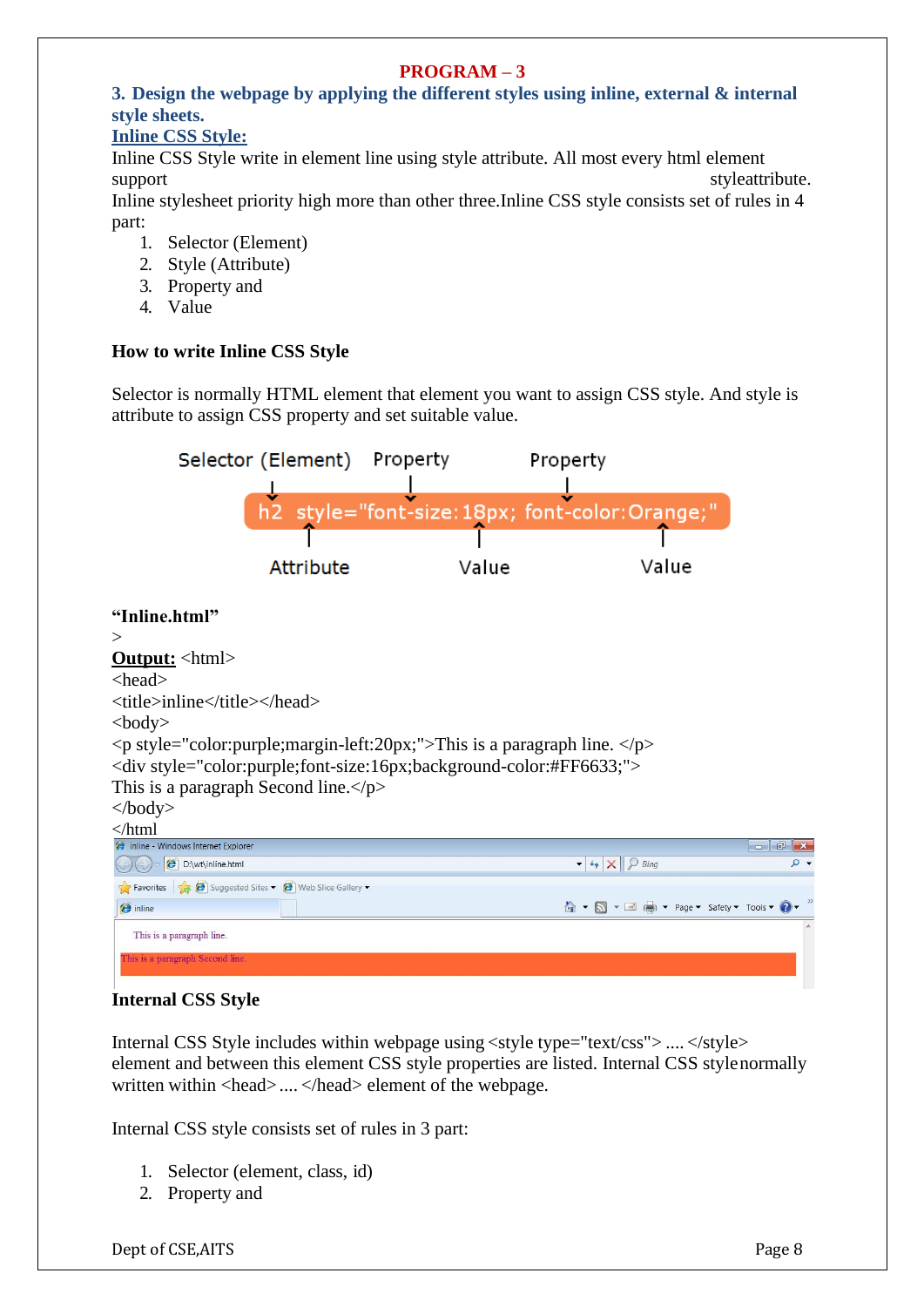3. Value

#### **How to write Internal CSS Style**

Selector is normally HTML element that element you want to assign CSS style. All elements within webpage that elements assign CSS properties and set suitable values.



Style Sheet End

#### **Example Code:**

```
<html>
<head>
<style type="text/css"> 
p {
  color:purple; 
  margin-left:20px;
  }
div{
   color:purple; 
  font-size:16px;
   background-color:#FF6633;
  }
\langlestyle\rangle</head>
<body>
    \langle p\rangleThis is a paragraph line.\langle p\rangle<div>This is a paragraph Second line.</div>
</body>
<html>
Output:<br>@ D:\wt\internal.html - Windows Internet Explorer
                                                                                                                                           R = \frac{1}{2}D:\wt\internal.html
                                                                                                     \blacktriangleright \blacktriangleright \blacktriangleright \blacktriangleright \blacktriangleright \blacktriangleright \text{Bing}\overline{\mathsf{a}}Favorites Suggested Sites . (2) Web Slice Gallery .
                                                                                                  A ▼ M ▼ E A → Page ▼ Safety ▼ Tools ▼ O ▼
                          D:\wt\internal.ht... X
 88 -  inline
    This is a paragraph line.
```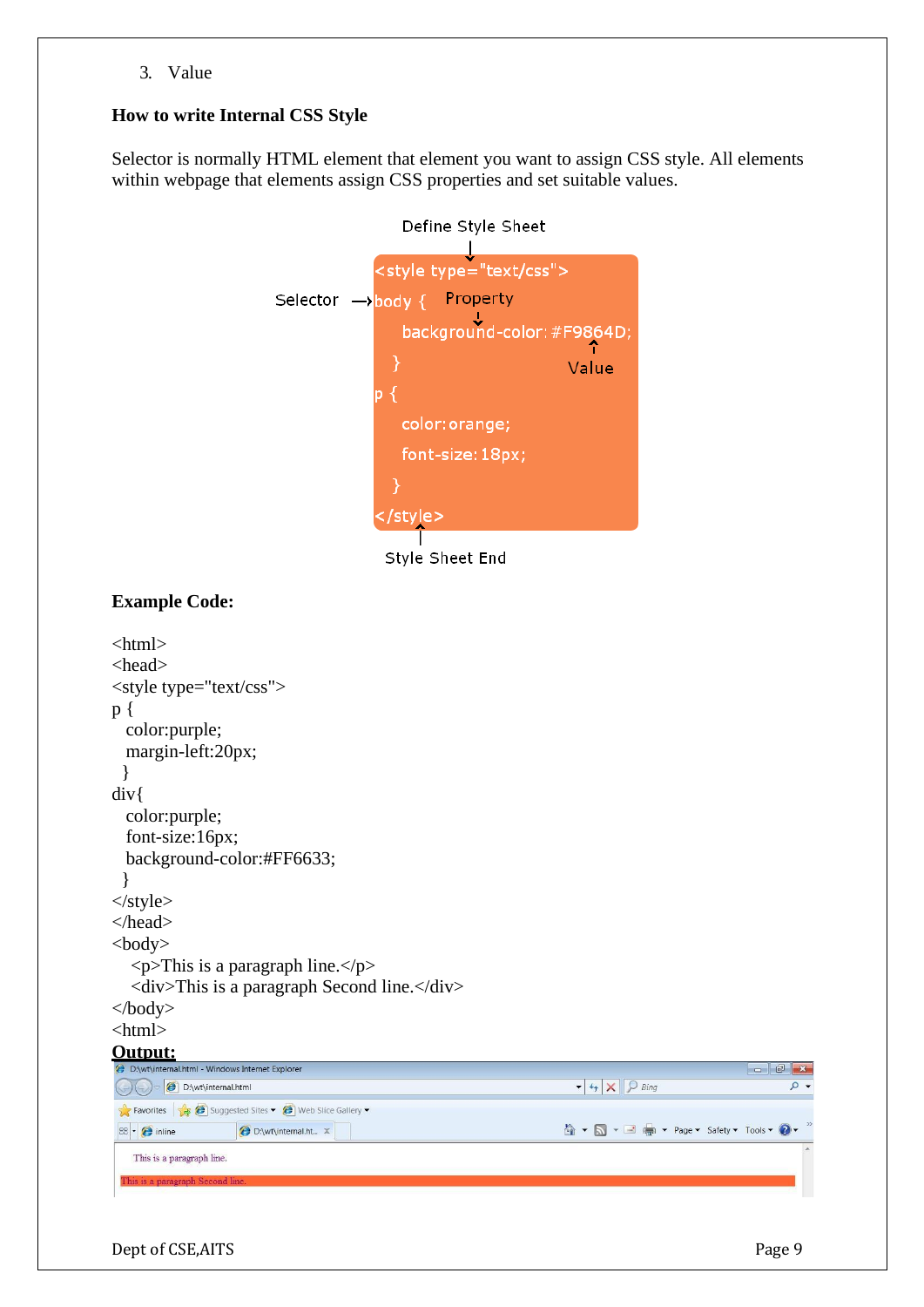#### **External Style Sheet**

External Style Sheet define in separate .css extension file. and used to make global change also manage all webpage from a single CSS document.

External style sheets give you control to change formatting and layout styles of every single elements in webpages. And only those webpage who are linked with external CSS document.

External style sheet consists set of rules in 4 part:

- 1. External Source link
- 2. Selector (element, class, id)
- 3. Property and
- 4. Value

#### **How to write External Stylesheet**

External stylesheet linked to a webpage.

Selector is normally HTML element (or class, id) to assign CSS properties and set suitable values.



#### **Example Code:**

#### **jnj\_css.css**

```
body
\left\{ \right.background-color:#f9864d;
}
p{ 
color:orange; 
font-size:18px;
}
```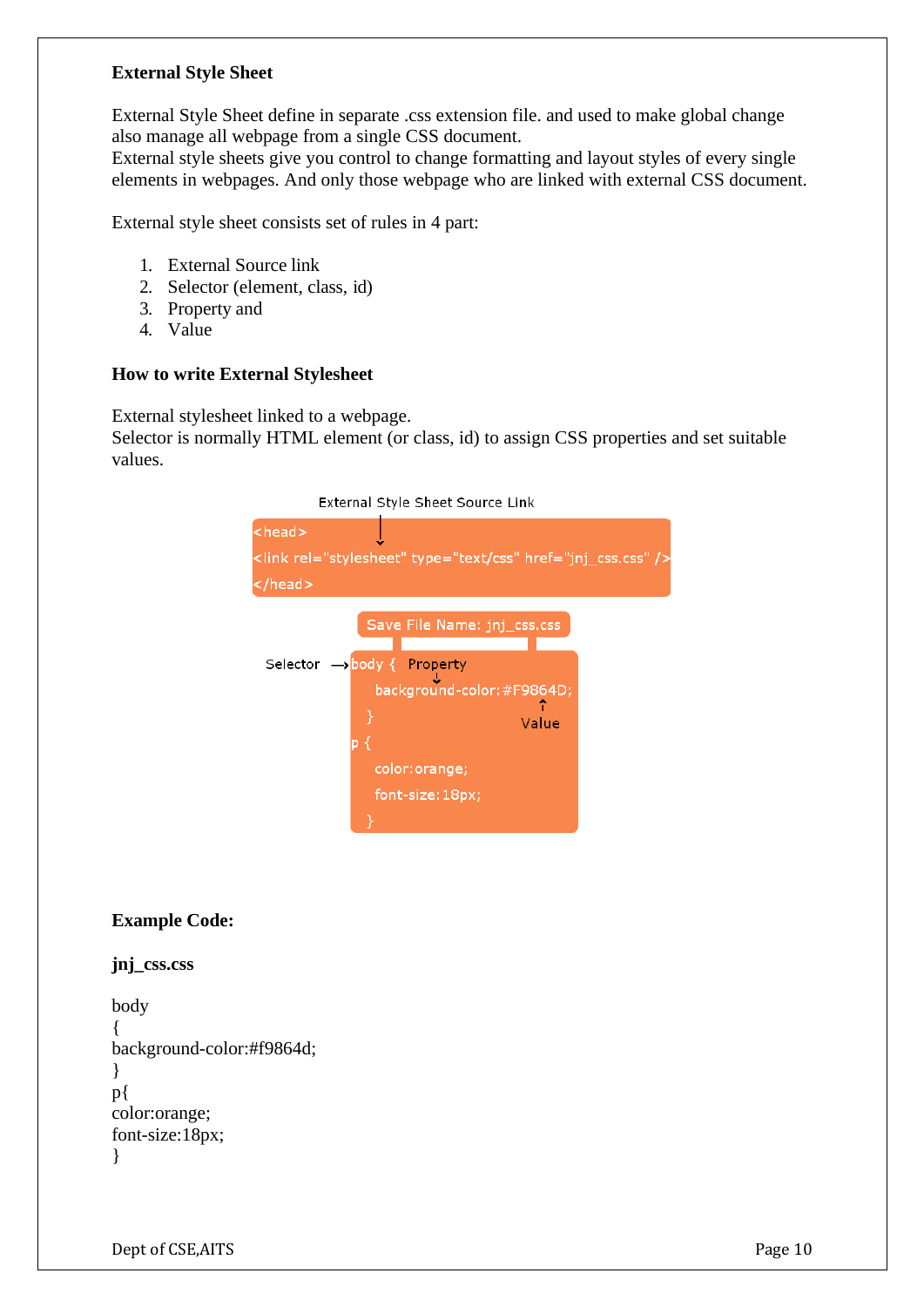#### **External.html**

 $\langle$ html $>$ <head> <link rel="stylesheet" type="text/css" href="jnj\_css.css" /> </head> <body>  $\langle p\rangle$ This is a paragraph line. $\langle p\rangle$  $\langle$ div>This is a paragraph Second line. $\langle$ /div> </body> </html>

# **Example Result:**

| D:\wt\external.html - Windows Internet Explorer         |                                                                                                                                                                                                                                                                                                                                                                                                                                                                                       | $52 -$ |
|---------------------------------------------------------|---------------------------------------------------------------------------------------------------------------------------------------------------------------------------------------------------------------------------------------------------------------------------------------------------------------------------------------------------------------------------------------------------------------------------------------------------------------------------------------|--------|
| $\textcircled{c}$ $\textcircled{e}$ D:\wt\external.html | $\bullet$ $\bullet$ $\times$ $\circ$ Bing                                                                                                                                                                                                                                                                                                                                                                                                                                             |        |
| Favorites Suggested Sites v & Web Slice Gallery v       |                                                                                                                                                                                                                                                                                                                                                                                                                                                                                       |        |
| D:\wt\external.html                                     | $\bullet$ $\bullet$ $\blacksquare$ $\bullet$ $\blacksquare$ $\bullet$ $\blacksquare$ $\bullet$ $\blacksquare$ $\bullet$ $\blacksquare$ $\bullet$ $\blacksquare$ $\blacksquare$ $\blacksquare$ $\blacksquare$ $\blacksquare$ $\blacksquare$ $\blacksquare$ $\blacksquare$ $\blacksquare$ $\blacksquare$ $\blacksquare$ $\blacksquare$ $\blacksquare$ $\blacksquare$ $\blacksquare$ $\blacksquare$ $\blacksquare$ $\blacksquare$ $\blacksquare$ $\blacksquare$ $\blacksquare$ $\blacks$ |        |
|                                                         |                                                                                                                                                                                                                                                                                                                                                                                                                                                                                       |        |
| This is a paragraph Second line.                        |                                                                                                                                                                                                                                                                                                                                                                                                                                                                                       |        |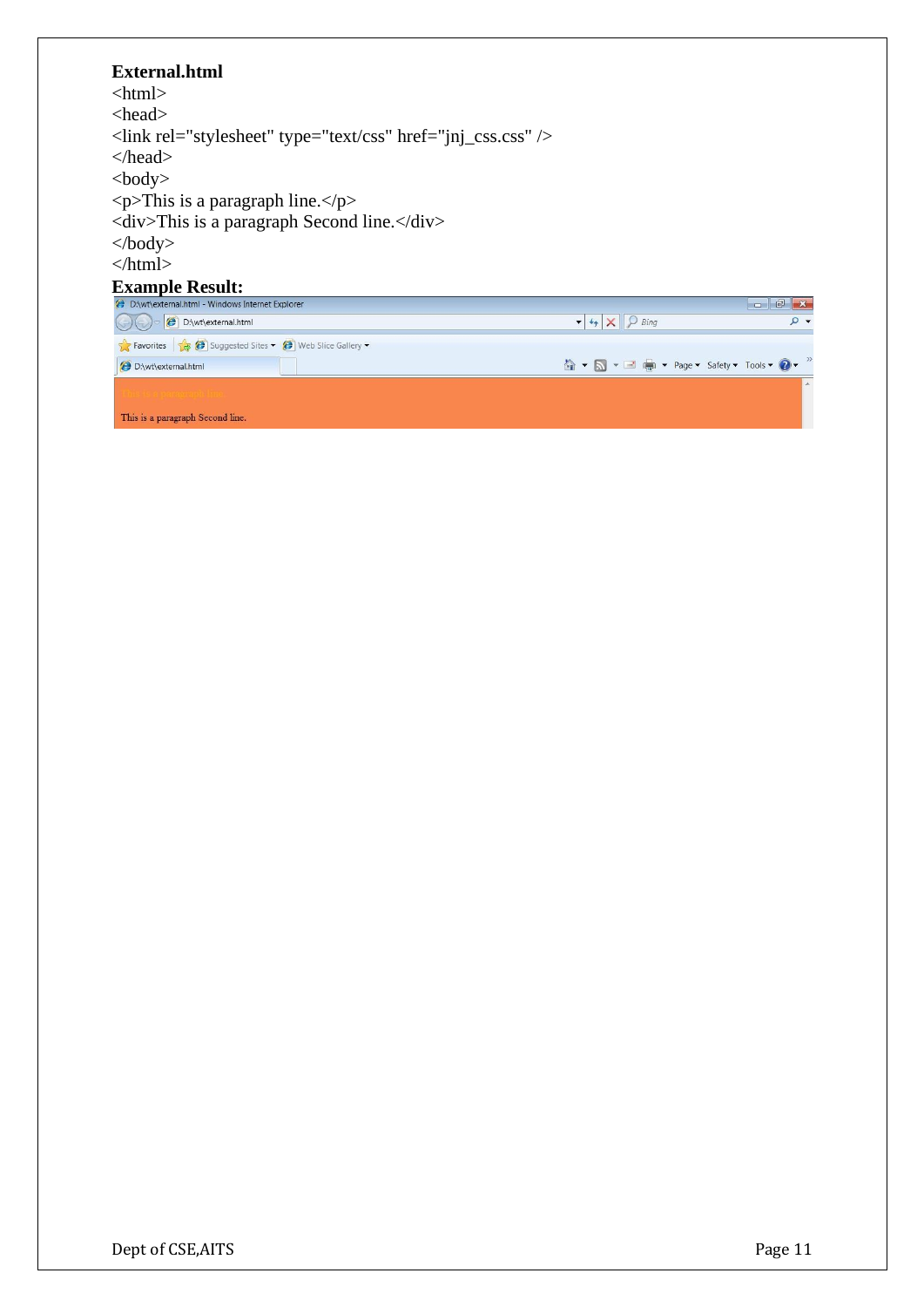#### **4. Write a java script program to read .XML file and display data in a neatformat.**

#### **library.xml**

```
\langle 2xml version="1.0"?>
<Library>
        <List>
  &lt; \text{code}>1</math><BookName>Computer Architecture</BookName>
                <Category>Computers</Category>
                \langle Price>125.60\langle Price>\langleList\rangle<List>
  <code>2</code>
                <BookName>Advanced Composite Materials</BookName>
                <Category>Science</Category>
                \langle \text{Price}\rangle172.56\langle \text{Price}\rangle</List>
        <List>
  <code>3</code>
                <BookName>Asp.Net 4 Blue Book</BookName>
                <Category>Programming</Category>
                <Price>56.00</Price>
        \langleList\rangle<List>
  <code>4</code>
                <BookName>Stategies Unplugged</BookName>
                <Category>Science</Category>
                \langle \text{Price}\rangle99.99\langle \text{Price}\rangle\langleList\rangle<List>
  <code>5</code>
                <BookName>Teaching Science</BookName>
                <Category>Science</Category>
                \langle\text{Price}\rangle164.10\langle\text{Price}\rangle\langleList\rangle<List>
  <code>6</code>
                <BookName>Challenging Times</BookName>
                <Category>Business</Category>
                <Price>150.70</Price>
        \langleList\rangle<List>
  <code>7</code>
                <BookName>Circuit Bending</BookName>
                <Category>Science</Category>
                \langle Price>112.00</Price>\langleList\rangle<List>
  <code>8</code>
                <BookName>Popular Science</BookName>
                <Category>Science</Category>
                \langle\text{Price}\rangle210.40\langle\text{Price}\rangle
```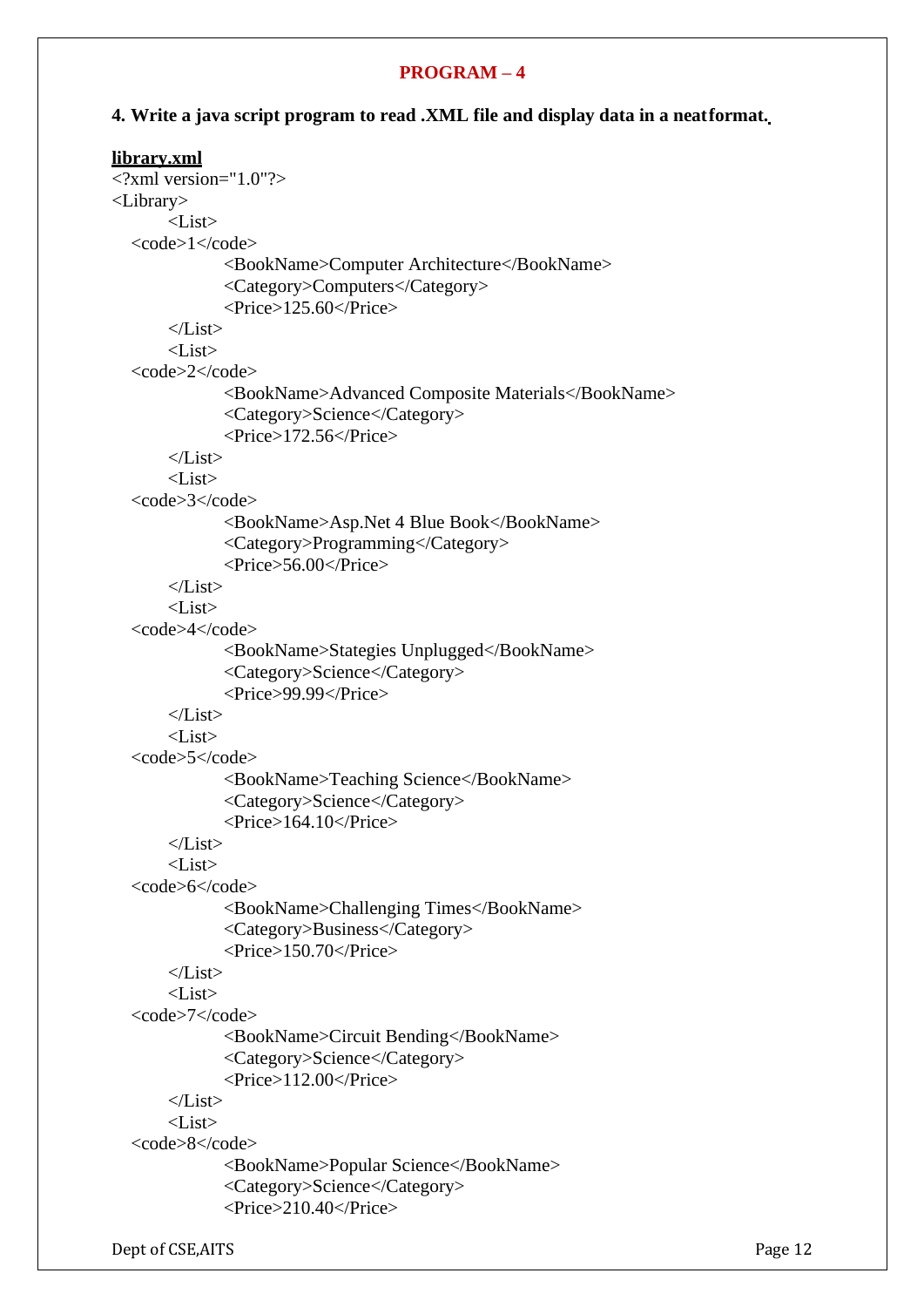```
</List>
       <List><code>9</code>
              <BookName>ADOBE Premiere</BookName>
              <Category>Computers</Category>
              <Price>62.20</Price>
       \langleList\rangle</Library>
Readxml.html
\langlehtml><head>
  <title>Extract XML Data using JavaScript</title>
  <style>
    #books {
margin-left: 190px;
       font:13px Arial; 
       width:582px; 
       text-align:center;
       border:solid 1px #000; 
       overflow:hidden;
     }
    #books div { 
       width:180px; 
       text-align:left;
       border:solid 1px #000; 
       margin:1px; 
       padding:2px 5px;
    }
    .col1 {
       float:left; 
       clear:both;
    }
    .col2 \{float:left;
    }
.col3 {
     }
       float:left;
  </style>
<script src="readxml.js"></script>
</head>
<body><div id="books"></div>
</body>
</html>
Readxml.js
       var oXHR = window.XMLHttpRequest ? new XMLHttpRequest() : new
```
ActiveXObject('Microsoft.XMLHTTP');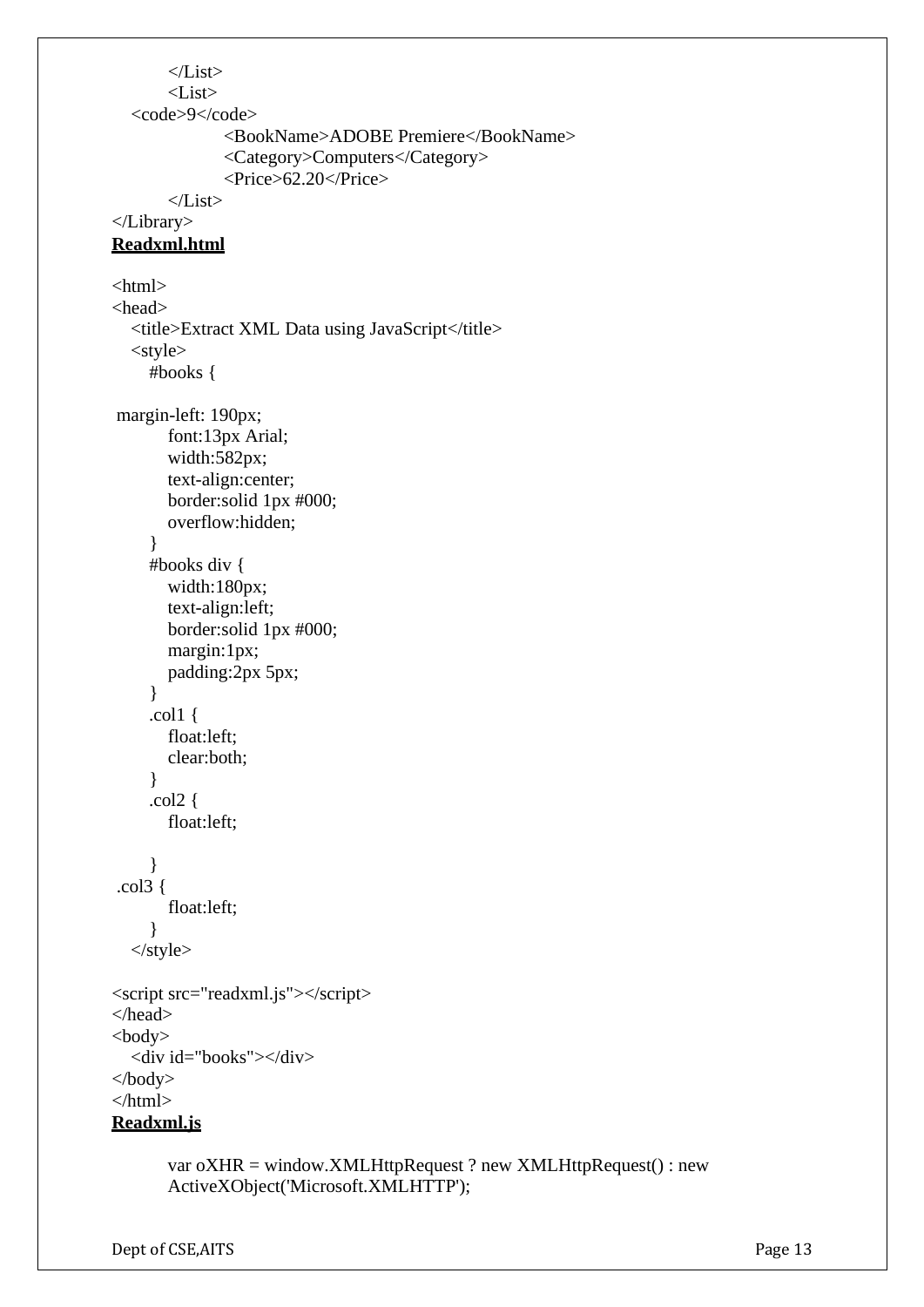```
function reportStatus() {<br>if (oXHR.readyState == 4)
                                                               // REQUEST COMPLETED.
                   showTheList(this.responseXML); // ALL SET. NOW SHOW XML
         DATA.
             }
             oXHR.onreadystatechange = reportStatus; 
             oXHR.open("GET", "library.xml", true);
         \frac{1}{10} true = ASYNCHRONOUS REQUEST (DESIRABLE), false = SYNCHRONOUS
         REQUEST.
             oXHR.send();
             function showTheList(xml) {
                var divBooks = document.getElementById('books'); \frac{1}{2} // THE PARENT DIV.
                var Book_List = xml.getElementsByTagName('List');
           // THE XML TAG NAME.
                for (var i = 0; i < Book List.length; i++) {
                   // CREATE CHILD DIVS INSIDE THE PARENT DIV.
                   var divLeft = document.createElement('div'); 
                   divLeft.className = 'col1'; 
                   divLeft.innerHTML =
         Book_List[i].getElementsByTagName("BookName")[0].childNodes[0].nodeValue;
                   var divRight = document.createElement('div'); 
                   divRight.className = 'col2'; 
                   divRight.innerHTML =Book_List[i].getElementsByTagName("Category")[0].childNodes[0].nodeValue;
                   var divR2 = document.createElement('div');
                   divR2.className = 'col3';divR2.innerHTML =Book_List[i].getElementsByTagName("Price")[0].childNodes[0].nodeValue;
                   // ADD THE CHILD TO THE PARENT DIV.
                   divBooks.appendChild(divLeft); 
                   divBooks.appendChild(divRight); 
                   divBooks.appendChild(divR2);
                }
             };Output:
                                                                                                  \begin{array}{|c|c|c|c|c|}\hline \multicolumn{1}{|c|}{\mathbf{1}} & \multicolumn{1}{|c|}{\mathbf{2}} & \multicolumn{1}{|c|}{\mathbf{3}}\hline \multicolumn{1}{|c|}{\mathbf{4}} & \multicolumn{1}{|c|}{\mathbf{5}}\hline \multicolumn{1}{|c|}{\mathbf{6}} & \multicolumn{1}{|c|}{\mathbf{7}} & \multicolumn{1}{|c|}{\mathbf{8}}\hline \multicolumn{1}{|c|}{\mathbf{6}} & \multicolumn{1}{|c|}{\mathbf{7}} & \multicolumn{1}{|c|}{\mathbf{… ◎ ☆
                                                                     Q Search
                                                                                                  \mathbb{I} \cap \mathbb{I} \mathbb{I} \cap \mathbb{I}(i) file:///D:/wt/readxml.html
 Computer Architecture
                           Computers
                                                      12560172.56Advanced Composite Materials
                           Science
 Asp.Net 4 Blue Book
                                                      56.00
                           Programming
 Stategies Unplugged
                            Science
                                                      99.99
  Teaching Science
                           Science
                                                      164.10
                                                      150.70
 Challenging Times
                           Business
  Circuit Bending
                                                      112.00
                            Science
 Popular Science
                                                      210.40
                            Science
                                                      62.20
 ADOBE Premiere
                           Computers
```
 $\times$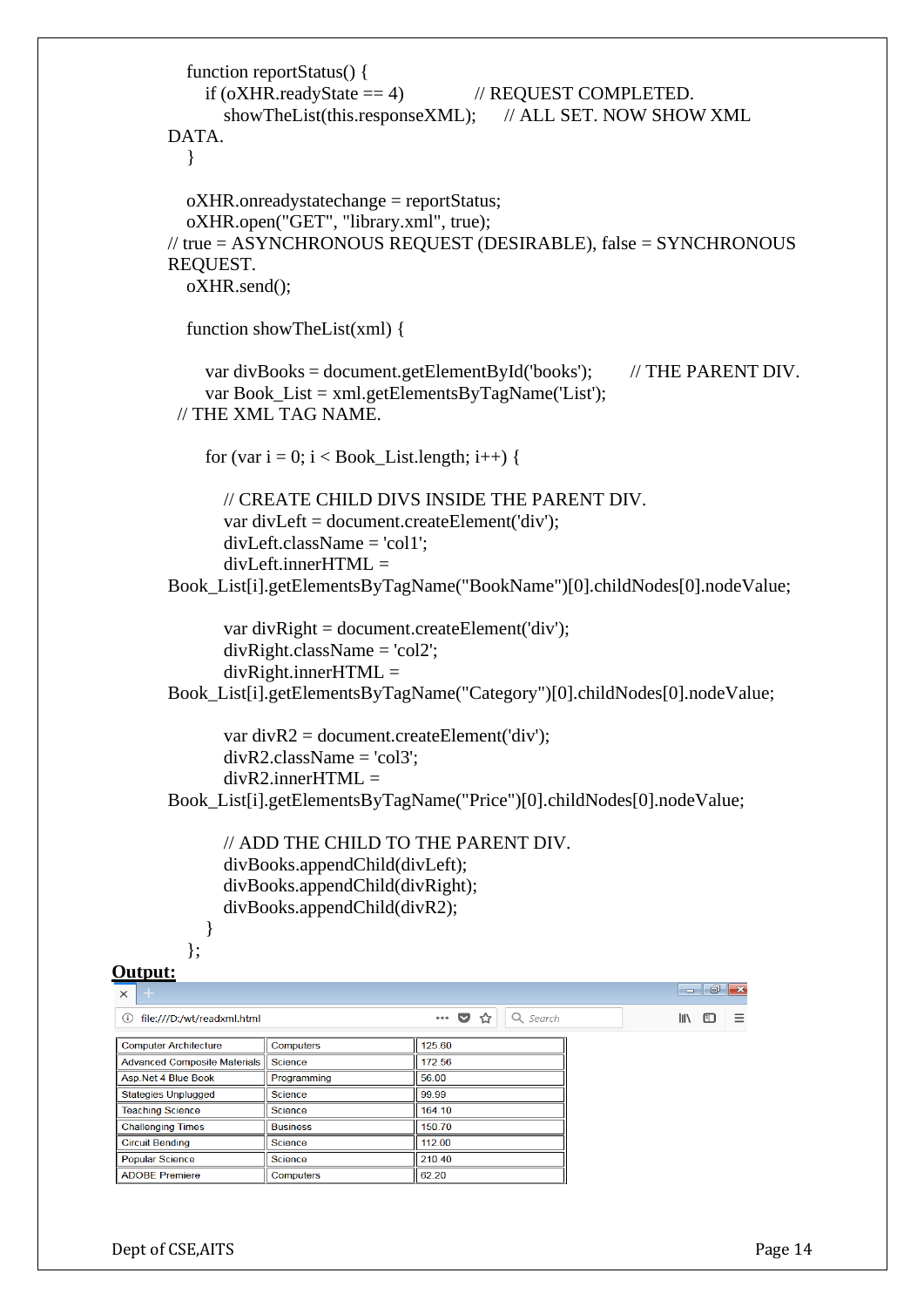#### **5. To write a Javascript program to define a user defined function for sorting the values in an array. Use HTML5 for user interface.**

```
<!DOCTYPE html>
       <html>
       <body>
        \langle p>Click the button to sort the array.\langle p \rangle<button onclick="myFunction()">sort</button>
       \langle p \rangleid="demo">\langle p \rangle<script>
       var fruits = ["Banana", "Orange", "Apple", "Mango"]; 
       document.getElementById("demo").innerHTML = fruits;
       function myFunction() { 
          fruits.sort();
          document.getElementById("demo").innerHTML = fruits;
        }
       </script>
       </body>
       </html>
Output:G To write a Javascript program *us Jav
```
Click the button to sort the array.

 $\leftarrow$  (i) file:///D:/wt/sort.html

sort

Banana, Orange, Apple, Mango



Click the button to sort the array.

sort

Apple, Banana, Mango, Orange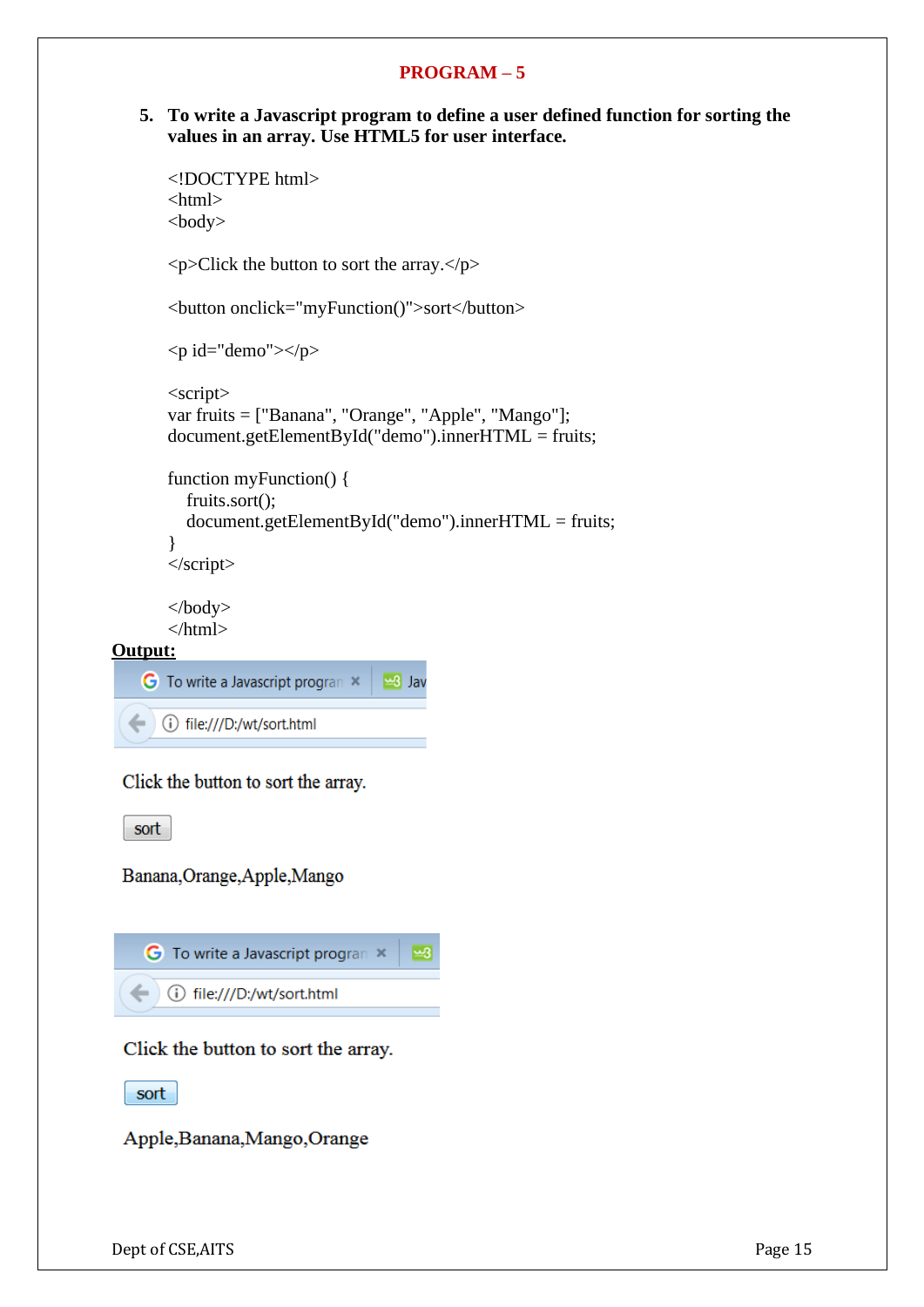**6. To create an html page to demonstrate exception handling in javascript, Create an html page named as ―exception.html and do the following. i. within the script tag write code to handle exception**

**a) define a method RunTest() to get any string values(str) from the user and call the method Areletters(str).**

**b) In Areletters(str) method check whether str contain only alphabets (a-z, AZ), if not throw exception.**

```
c) Define a exception method Input Exception(str) to handle the exception thrown by 
the above method.
```

```
<!DOCTYPE html>
<html>
\text{<body} >
\langle p \rangle >Click the button to demonstrate Exception handling \langle p \rangle<button onclick="RunTest()" >Touch me</button>
\langle p \rangle id="message">\langle p \rangle<script>
function isalpha(str) { 
var f=0:
for(i=0;i<str.length;i++){
        if (((\text{str}[i] > = 'a') \&amp; \&amp; (\text{str}[i] < = 'z')) || ((\text{str}[i] > = 'A') \&amp; \&amp; (\text{str}[i] < = 'Z')))f=0;
        else 
        f=1:
}
if (f == 0)return 1; 
else 
return 0;
 }
function RunTest() {
  var str = prompt("Please enter any string", "sambasiva"); 
try {
     if(str == "") throw "is empty";
    else if(!isalpha(str)) throw "string must contain alphabets only"; 
     else
       document.getElementById("message").innerHTML = 
     "Entered string: " + str;
   }
  catch(err) {
     document.getElementById("message").innerHTML = "Error: " + err + ".";
   }
}
</script>
</body>
</html>
```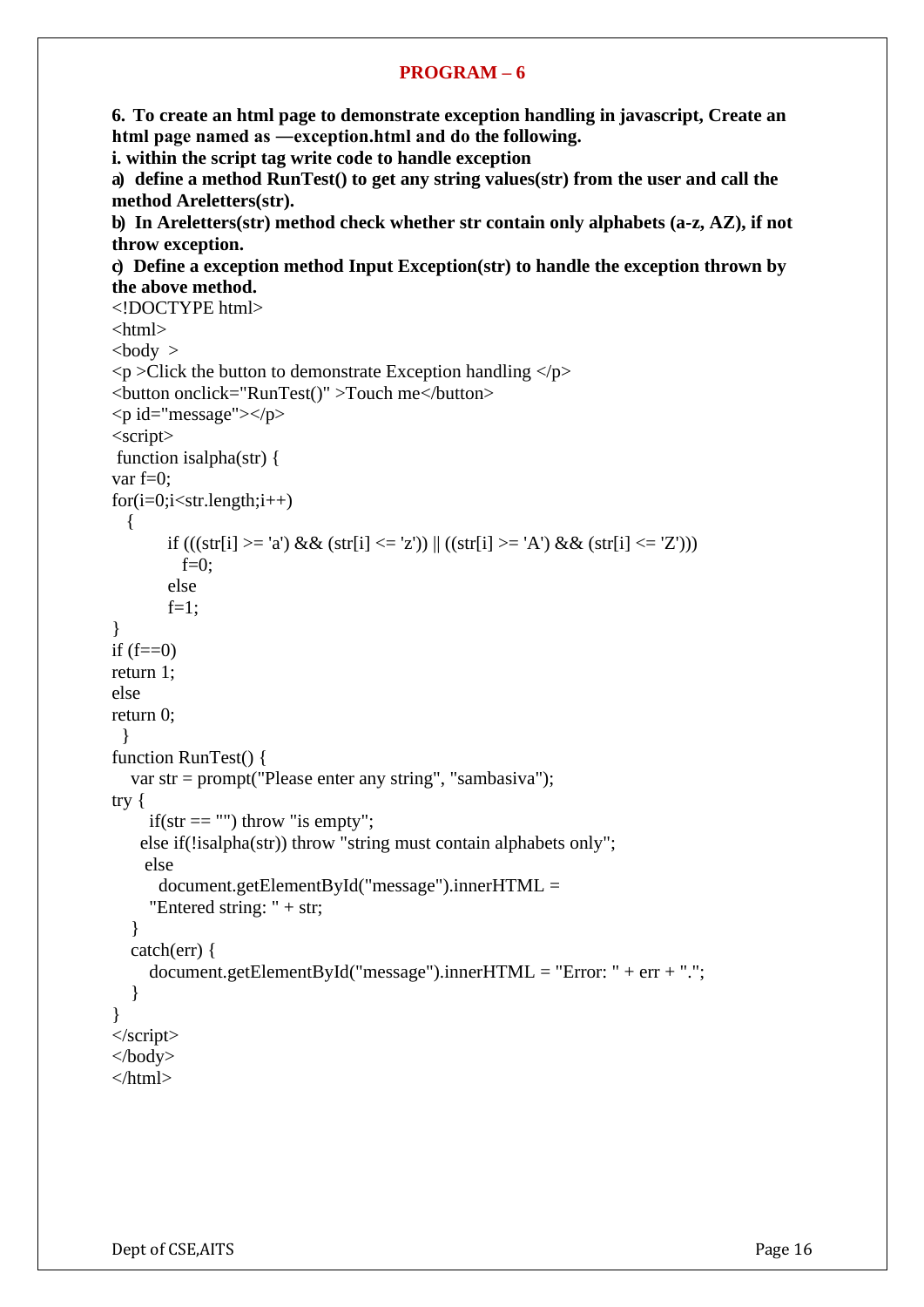| <b>Output:</b>        |                                         |                                 |        |                                |
|-----------------------|-----------------------------------------|---------------------------------|--------|--------------------------------|
| /D:/wt/exception.html | $\times$                                |                                 |        | $\sqrt{2\pi}$<br>心<br>$\equiv$ |
| ∼                     | file:///D:/wt/exception.html<br>$\odot$ | 290%<br><br>V<br>$\overline{ }$ | Search | $\Box$<br>l۱۱                  |

# Click the button to demonstrate Exception handling

| /D:/wt/exception.html                      | $+$<br>$\times$                                    |           |                                                    |   |          | $ \sigma$ $\sim$ |   |          |
|--------------------------------------------|----------------------------------------------------|-----------|----------------------------------------------------|---|----------|------------------|---|----------|
| $C$ $\Omega$<br>$\leftarrow$ $\rightarrow$ | 1 file:///D:/wt/exception.html                     |           | $\cdots$                                           | ☆ | Q Search | ll۱              | ⊕ | $\equiv$ |
|                                            | Click the button to demonstrate Exception handling |           |                                                    |   |          |                  |   |          |
| Touch me                                   |                                                    |           |                                                    |   |          |                  |   |          |
| Entered string: sambasiva                  |                                                    |           |                                                    |   |          |                  |   |          |
|                                            |                                                    |           |                                                    |   |          |                  |   |          |
|                                            |                                                    |           |                                                    |   |          |                  |   |          |
|                                            |                                                    |           |                                                    |   |          |                  |   |          |
|                                            |                                                    |           | Please enter any string                            |   |          |                  |   |          |
|                                            |                                                    | sambasiya |                                                    |   |          |                  |   |          |
|                                            |                                                    |           | Prevent this page from creating additional dialogs |   |          |                  |   |          |
|                                            |                                                    |           | OK<br>Cancel                                       |   |          |                  |   |          |



Click the button to demonstrate Exception handling

Touch me

Entered string: sambasiva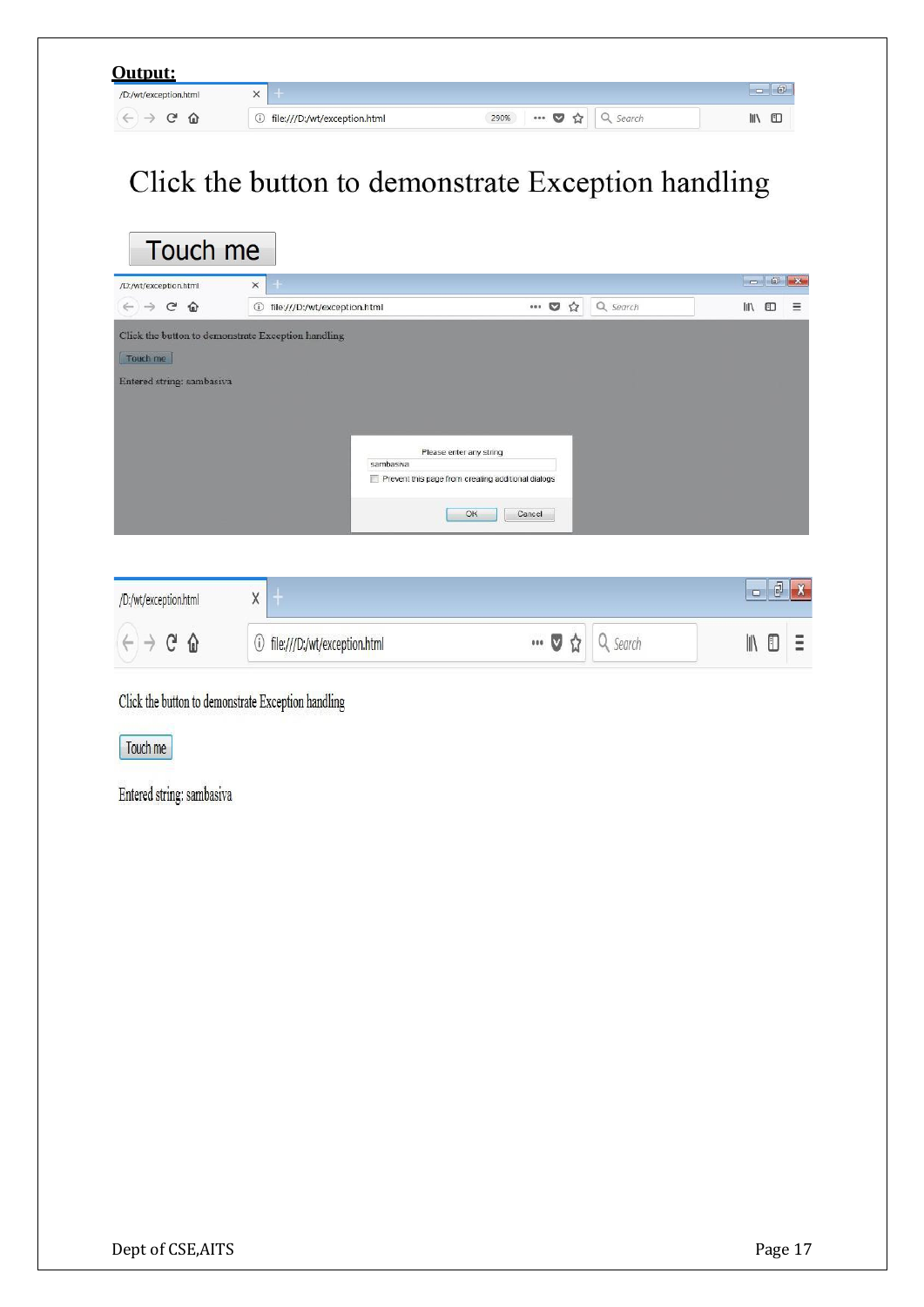```
7. Write a jsp servlet program to implement the single text fieldcalculator.
Calculator.html
<html>
<title>calculator</title>
<head><h1><center>Basic Calculator</center></h1></head>
<body><center>
<form action="calculator.jsp" method="get">
<label for="num1"><br/>b>Number 1</b>>
\langleinput type="text" name ="num1">\langlebr>\langlebr>
\langlelabel for = "num2">\langleb>Number 2\langleb>\langlelabel><input type="text" name="num2"><br><br>
\langleinput type ="radio" name = "r1" value="Add">+
\langle \text{input type} = \text{"radio" name} = \text{''r1" value} = \text{``Sub"}> \langle \text{br>} \rangle<input type="radio" name="r1" value ="mul">*
```

```
\langle \text{input type} = \text{"radio" name} = \text{"r1" value} = \text{`div"}\rangle \langle \text{`br}\rangle \langle \text{`br}\rangle
```
<input type="submit" value="submit">

```
\langle/center\rangle</body>
```

```
</html>
```
#### **calculator.jsp**

```
\langlehtml>
```

```
<title>calculator</title>
```

```
<head></head>
```

```
<body>
```

```
<%@page language="java"%>
```

```
<\!\%
```

```
int num1 = Integer.parseInt(request.getParameter("num1")); 
int num2 = Integer.parseInt(request.getParameter("num2"));
```

```
String operation = request.getParameter("r1");
```

```
if(operation.equals("Add")){
       int add=num1+num2; 
       out.println("Addition is: "+add);
}
```

```
else if(operation.equals("Sub")){
```

```
int sub=num1-num2; 
out.println("Substraction is: "+sub);
```

```
else if(operation.equals("mul")){ 
       int mul=num1*num2;
```

```
out.println("multiplication is: "+mul);
```
}

}

{

}

```
else if(operation.equals("div"))
```

```
int div = num1/num2;
if(num1>=num2)
       out.println("division is: "+div);
```

```
else
```

```
out.println("The division cannot be performed");
```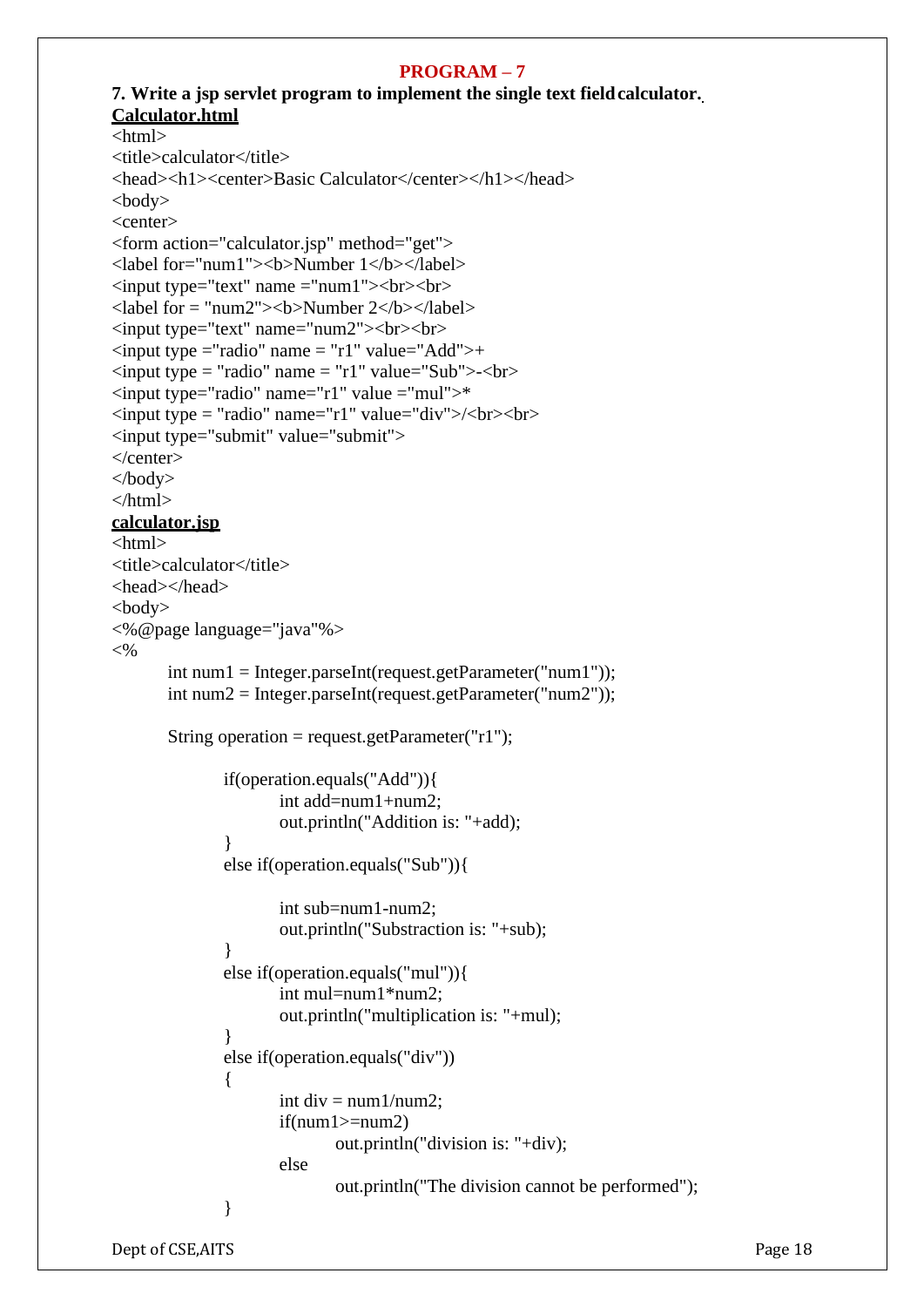$\%>$ </body> </html>

# **Output:**

| C<br>1 localhost:8080/wt/calc.html<br>$\leftrightarrow$ |                         | ☆ |
|---------------------------------------------------------|-------------------------|---|
|                                                         | <b>Basic Calculator</b> |   |
|                                                         | Number 12               |   |
|                                                         | Number 2 5              |   |
|                                                         | $0+0$ .<br>$0 * 01$     |   |
|                                                         | submit                  |   |

| G what preposition comes $x \in M$ Inbox (65) - sambasivare $x \in M$ lab manual - Google Dri $x \setminus \overline{M}$ calculator |  |
|-------------------------------------------------------------------------------------------------------------------------------------|--|
| D localhost:8080/wt/calculator.jsp?num1=2&num2=5&r1=Add                                                                             |  |
| Addition is: 7                                                                                                                      |  |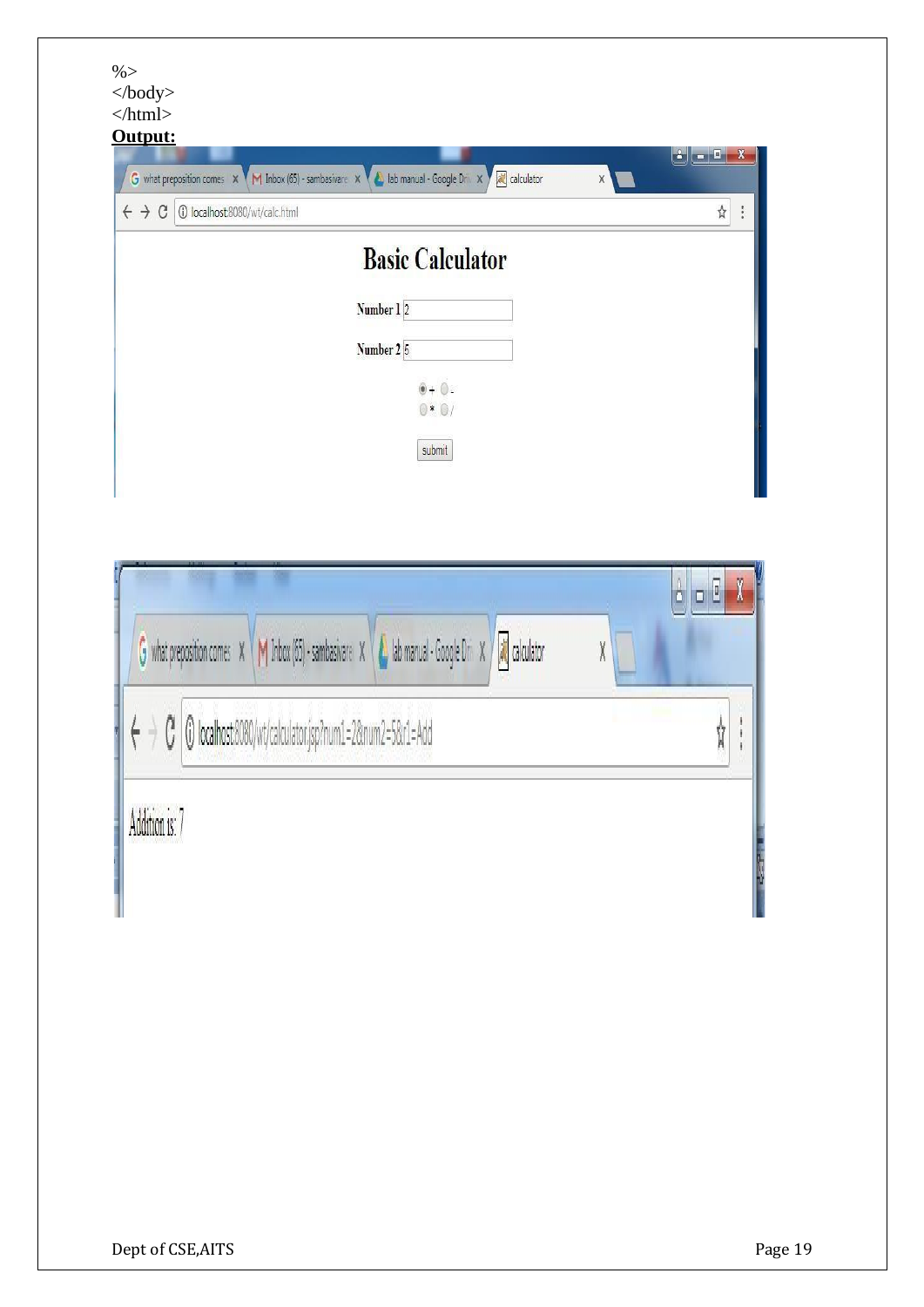```
8. Write a jsp servlet program to demonstrate session handling using
– url rewriting
--hidden formfield
--cookies
--sessions
   1. url rewriting 
import java.io.*; 
import javax.servlet.*;
import javax.servlet.http.*; 
import java.util.*;
// Extend HttpServlet class
public class SessionTrack extends HttpServlet {
```
public void doGet(HttpServletRequest request, HttpServletResponse response) throws ServletException, IOException { // Create a session object if it is already not created. HttpSession session = request.getSession(true);

// Get session creation time. Date createTime = new Date(session.getCreationTime());

// Get last access time of this web page. Date lastAccessTime = new Date(session.getLastAccessedTime());

```
String title = "Welcome Back to my website"; 
Integer visitCount = new Integer(0);
String visitCountKey = new String("visitCount");
String userIDKey = new String("userID");
String userID = new String("ABCD");
```

```
// Check if this is new comer on your web page. 
   if (session.isNew()) {
     title = "Welcome to my website"; 
     session.setAttribute(userIDKey, userID);
   } else {
     visitCount = (Integer)session.getAttribute(visitCountKey); 
     visitCount = visitCount + 1;
     userID = (String) session.getAttribute(userIDKey);}
   session.setAttribute(visitCountKey, visitCount);
   // Set response content type 
   response.setContentType("text/html"); 
   PrintWriter out = response.getWriter();
   String docType ="<!doctype html public \"-//w3c//dtd html 4.0 " +"transitional//en\">\n";
   out.println(docType + "<html>\n" + "<head><title>" + title + "</title></head>\n"
+"<br/>body bgcolor = \lvert"#f0f0f0\">\n" + "<h1 align = \"center\">" + title + "</h1>\n" +"<h2
```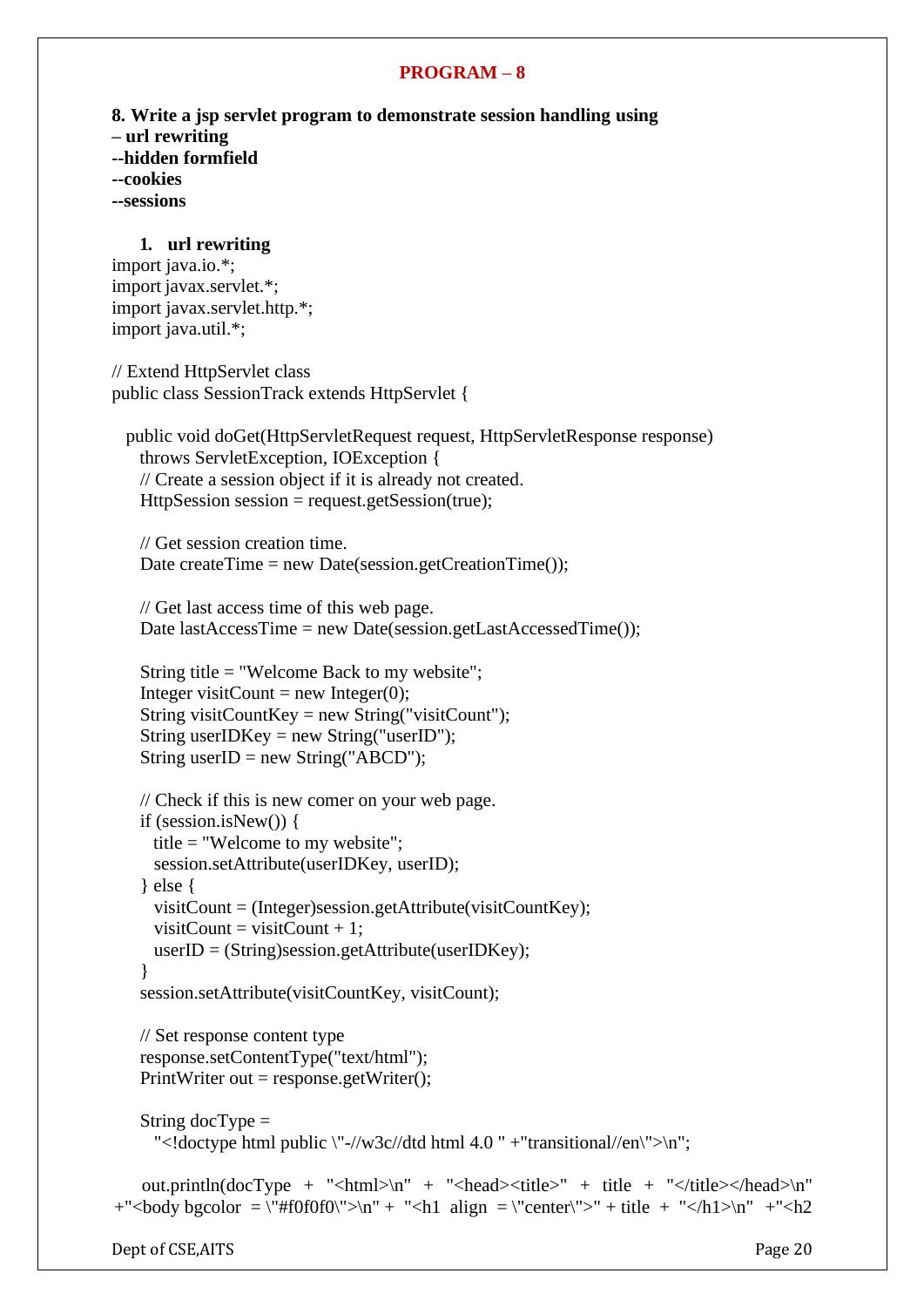```
align = \text{``center''}>Session Information</math> <math>\text{~}n" + \text{''-table border} = \text{''1}'' align =\Upsilon = \"center\">\n" + "<tr bgcolor = \"#949494\">\n" + " <th>Session info</th>>th>value</th>
\langle t \rangle \langle n'' + \langle t \rangle \langle n'' + \langle t \rangle \langle n'' + \langle t \rangle \langle t \rangle \langle t \rangle \langle t \rangle) + \langle t \rangle \langle t \rangle \langle t \rangle + session.getId() + \langle t \rangle \langle t \rangle \langle t \rangle \langle n'' + \langle t \rangle \langle t \rangle"<tr>\ln" + " <td>Creation Time</td>\ln" + " <td>" + createTime + " </td> </tr> </tr>\ln" +
"<tr>\ln" + " <td>Time of Last Access</td>\ln" + " <td>" + lastAccessTime + " </td>
\langle tt\ranglen" + "\langle tr>h" + "\langle td>User ID\langle td>h" + "\langle td>" + userID + "\langle td>\langle tr>h" +
" \langle tr \rangle \langle n'' + " <td>Number of visits \langle tr \rangle \langle n'' + " <td>" + visitCount + "\langle tr \rangle \langle n''+"</table>\n" + "</body> </html>" );
  }
}
```
# **Output:**

### **2. Sessions**

```
HelloForm1.java 
   import java.io.*;
   import javax.servlet.*; 
   import javax.servlet.http.*;
```

```
// Extend HttpServlet class
public class HelloForm1 extends HttpServlet {
```

```
public void doGet(HttpServletRequest request, HttpServletResponse response) 
 throws ServletException, IOException {
```

```
// Create cookies for first and last names.
Cookie firstName = new Cookie("first_name", request.getParameter("first_name")); 
Cookie lastName = new Cookie("last_name", request.getParameter("last_name"));
```

```
// Set expiry date after 24 Hrs for both the cookies. 
firstName.setMaxAge(60*60*24); 
lastName.setMaxAge(60*60*24);
```

```
// Add both the cookies in the response header. 
       response.addCookie( firstName ); 
       response.addCookie( lastName );
       // Set response content type 
       response.setContentType("text/html"); 
       PrintWriter out = response.getWriter();
       String title = "Setting Cookies Example"; 
       String docType ="<!doctype html>\n"; 
         out.println(docType + 
         "\text{thm}\text{cm}" +
           "<head><title>" + title + "</title></head>\n" + "<br/>\body bgcolor = \"#f0f0f0\">\n"
   +"<h1 align = \"center\">" + title + "</h1>\n" +" <ul>\n" +" <li><br/>\b>First Name</b>: "+
   request.getParameter("first_name") + "\n" +" <li> <br/>b>Last Name</b>:
   request.getParameter("last_name") + "\n" +"</ul>\n" +"</body></html>");
     }
   }
123.html
<html>
 <body>
   \le form action = "HelloForm1" method = "GET">
     First Name: <input type = "text" name = "first_name">
```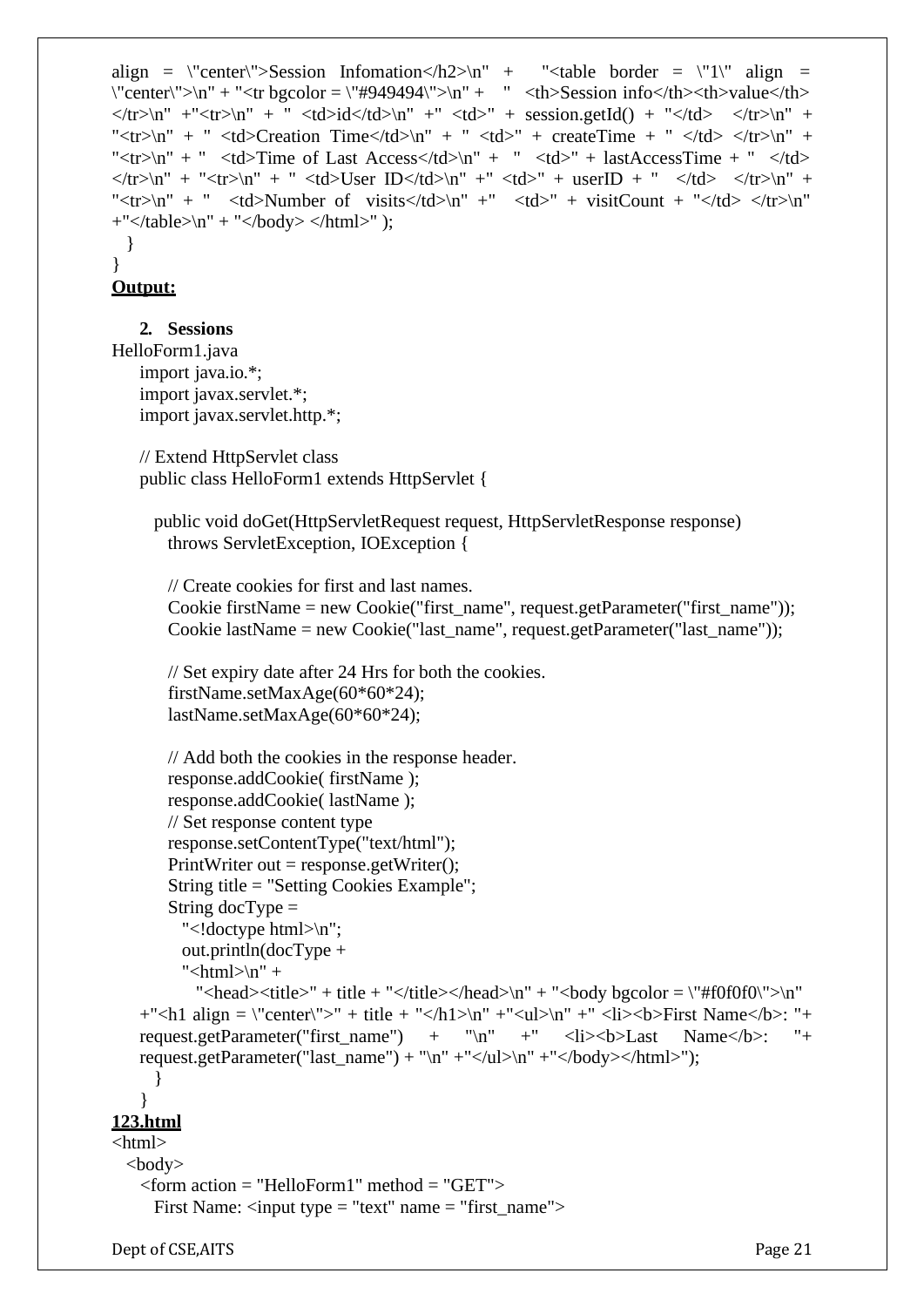```
<br>2<sub>r</sub> <br><math>\rightarrow</math>Last Name: <input type = "text" name = "last_name" />
       \leinput type = "submit" value = "Submit" />
    \langleform></body>
\langlehtml>Output:
```

|                     | Setting Cookies Exar X<br><b>门 123.html</b><br><b>6</b> How many syllables $x \in M$ Inbox (65) - sambas $x \in M$ lab manual - Google X<br>X | $\vert \Box \vert$ |
|---------------------|-----------------------------------------------------------------------------------------------------------------------------------------------|--------------------|
| C                   | W localhost:8080/wt/HelloForm1?first_name=samba&last_name=siva                                                                                |                    |
|                     |                                                                                                                                               |                    |
|                     |                                                                                                                                               |                    |
| • First Name: samba | <b>Setting Cookies Example</b>                                                                                                                |                    |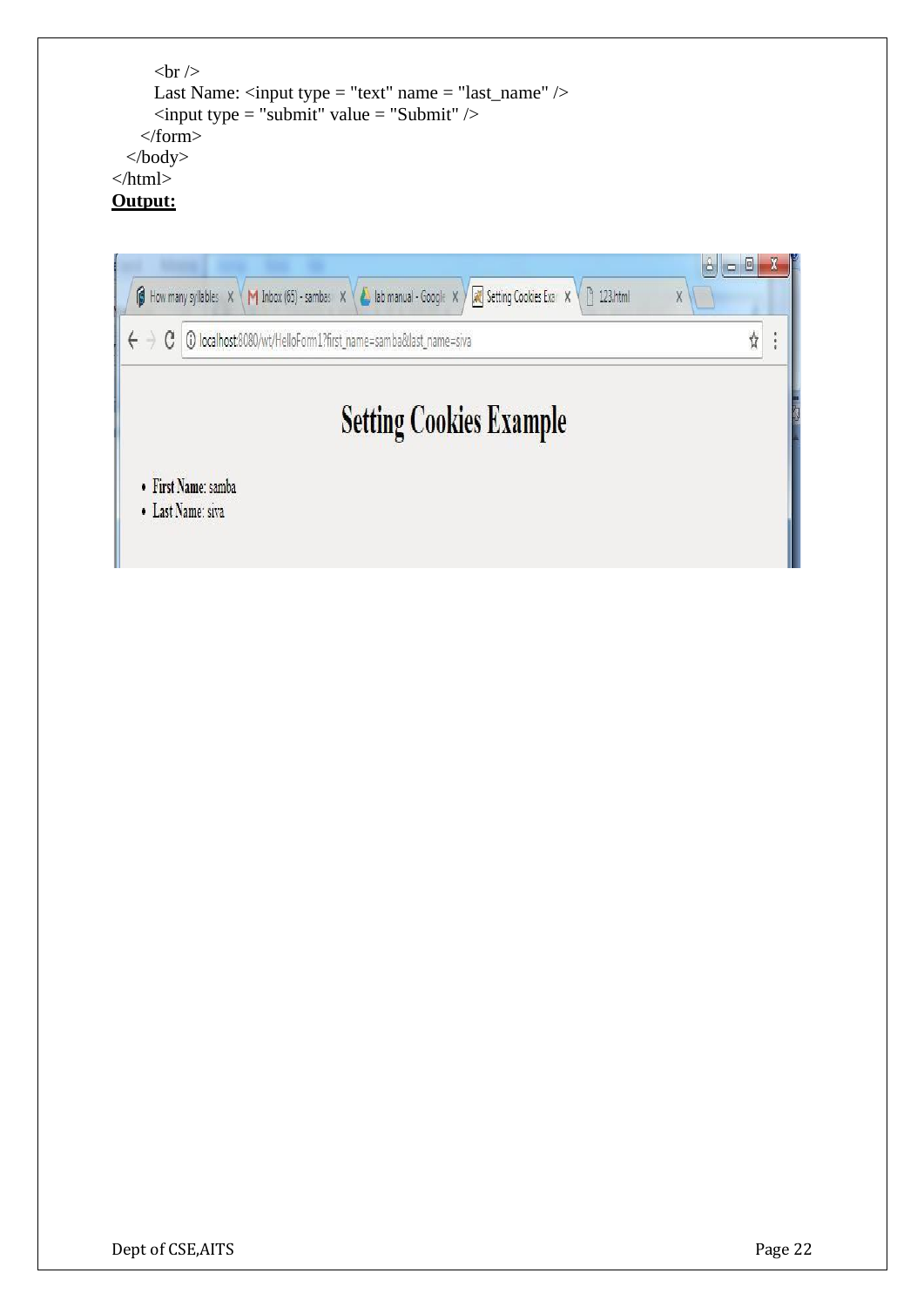**9. To create a php program to demonstrate the different predefined function in array, Math, Data & Regular Expression. Procedure:**

- ➢ **Create php file named as Regularexpression.php**
- ➢ **for demonstrating the method for handling various strings with regular expression Array.php**
- ➢ **for demonstrating the methods for handling the array values Math\_function.php**
- $\triangleright$  to demonstrate the predefined in math objects. Date time.php to demonstrate **the predefined function in date subject**

# **Regularexpression.php**

```
\langle?php
$my_url = "www.google.com"; 
if (preg_match("/gle/", $my_url))
{
}
else
{
        echo "the url $my_url contains gle"."<br/> \langlebr>";
        echo "the url $my_url does not contain gle"."<br/>show";
}
$my_text="I Love Regular Expressions";
\text{Im}y_{\text{array}} = \text{preg\_split}("/ \, \text{''}, \, \text{Smy\_text)};print r(\text{Smy} \text{ array});echo "<br/> >";
$text = "We at google strive to make quality education affordable to the students. 
google.com";
$text = preg_replace("/goo/", '<span style="background:yellow">goo</span>', $text); 
echo $text;
echo "<br/> ">:
$my_email = "sambasiva@crectirupati.com";
if (preg_match("/^[a-zA-Z0-9. -]+@[a-zA-Z0-9-]+.[a-zA-Z.]{2,5}$/", $my_email)) {
echo "$my_email is a valid email address";
}
else
{
 echo "$my_email is NOT a valid email address";
}
?>
```
# **PHP 5 Math Functions**

| <b>Function</b> | <b>Description</b>                                |
|-----------------|---------------------------------------------------|
| abs()           | Returns the absolute (positive) value of a number |
| acos()          | Returns the arc cosine of a number                |
| acosh()         | Returns the inverse hyperbolic cosine of a number |
| asin()          | Returns the arc sine of a number                  |
| asinh()         | Returns the inverse hyperbolic sine of a number   |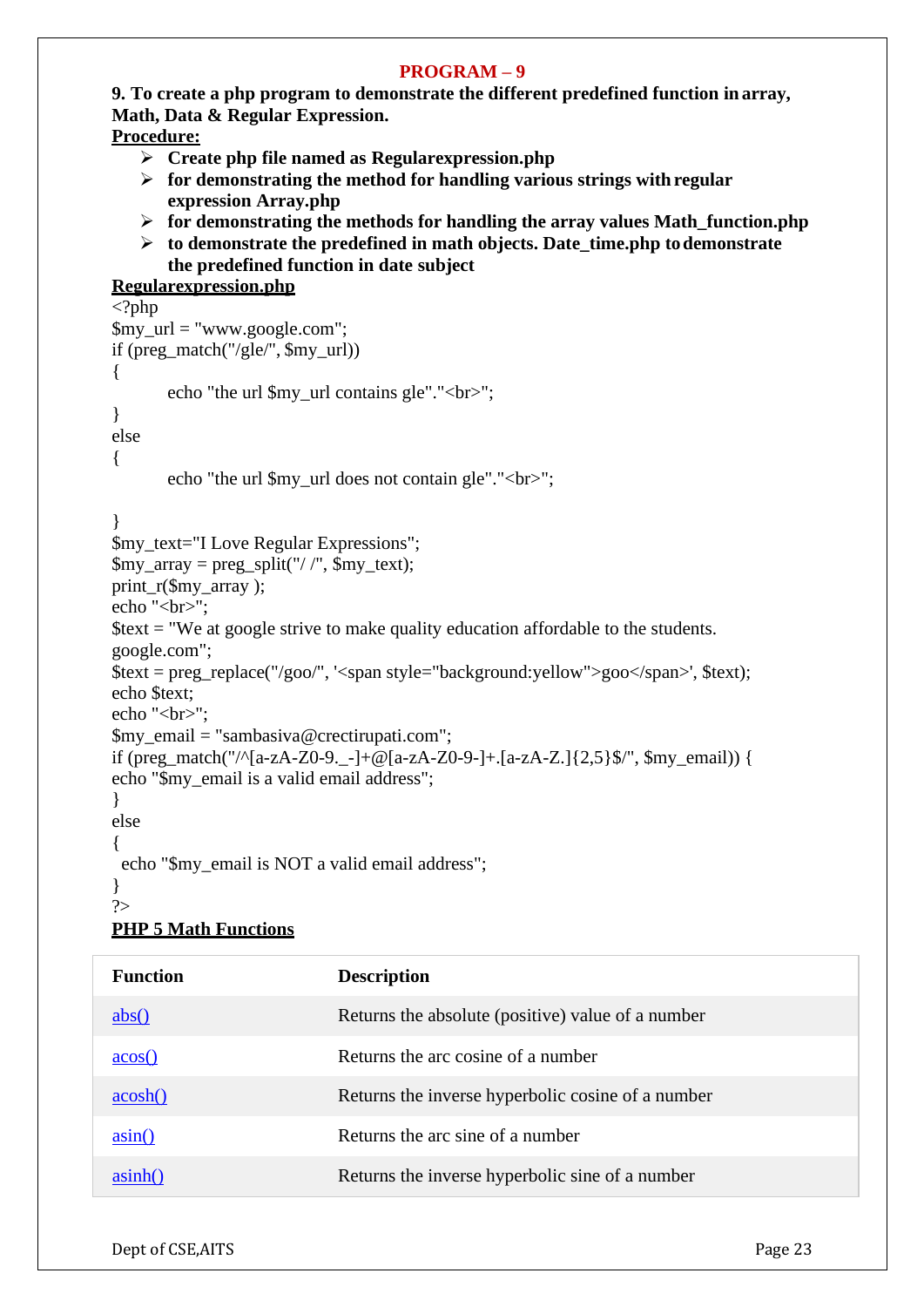| Returns the arc tangent of a number in radians<br>atan()<br>Returns the arc tangent of two variables x and y<br>atan2()<br>Returns the inverse hyperbolic tangent of a number<br>atanh()<br>Converts a number from one number base to another<br>base_convert()<br>Converts a binary number to a decimal number<br>bindec()<br>Rounds a number up to the nearest integer<br>ceil()<br>Returns the cosine of a number<br>cos()<br>Returns the hyperbolic cosine of a number<br>$\cosh()$<br>Converts a decimal number to a binary number<br>decbin()<br>Converts a decimal number to a hexadecimal number<br>dechex()<br>Converts a decimal number to an octal number<br>decoct()<br>Converts a degree value to a radian value<br>deg2rad()<br>Calculates the exponent of e<br>exp()<br>Returns $exp(x) - 1$<br>expm1()<br>floor()<br>Rounds a number down to the nearest integer<br>Returns the remainder of x/y<br>fmod()<br>getrandmax()<br>Returns the largest possible value returned by rand()<br>Converts a hexadecimal number to a decimal number<br>hexdec()<br>Calculates the hypotenuse of a right-angle triangle<br>hypot()<br>Checks whether a value is finite or not<br><u>is finite()</u><br>Checks whether a value is infinite or not<br>is_infinite()<br>Checks whether a value is 'not-a-number'<br>$is$ $nan()$<br>Returns a pseudo random number in a range between 0 and 1<br>$leg$ value $()$<br>Returns the natural logarithm of a number<br>log()<br>Returns the base-10 logarithm of a number<br>log10()<br>Returns log(1+number)<br>log1p()<br>Returns the highest value in an array, or the highest value of several<br>max()<br>specified values<br>Returns the lowest value in an array, or the lowest value of several<br>min() |  |
|--------------------------------------------------------------------------------------------------------------------------------------------------------------------------------------------------------------------------------------------------------------------------------------------------------------------------------------------------------------------------------------------------------------------------------------------------------------------------------------------------------------------------------------------------------------------------------------------------------------------------------------------------------------------------------------------------------------------------------------------------------------------------------------------------------------------------------------------------------------------------------------------------------------------------------------------------------------------------------------------------------------------------------------------------------------------------------------------------------------------------------------------------------------------------------------------------------------------------------------------------------------------------------------------------------------------------------------------------------------------------------------------------------------------------------------------------------------------------------------------------------------------------------------------------------------------------------------------------------------------------------------------------------------------------------------------------------------------------------------------------------------|--|
|                                                                                                                                                                                                                                                                                                                                                                                                                                                                                                                                                                                                                                                                                                                                                                                                                                                                                                                                                                                                                                                                                                                                                                                                                                                                                                                                                                                                                                                                                                                                                                                                                                                                                                                                                              |  |
|                                                                                                                                                                                                                                                                                                                                                                                                                                                                                                                                                                                                                                                                                                                                                                                                                                                                                                                                                                                                                                                                                                                                                                                                                                                                                                                                                                                                                                                                                                                                                                                                                                                                                                                                                              |  |
|                                                                                                                                                                                                                                                                                                                                                                                                                                                                                                                                                                                                                                                                                                                                                                                                                                                                                                                                                                                                                                                                                                                                                                                                                                                                                                                                                                                                                                                                                                                                                                                                                                                                                                                                                              |  |
|                                                                                                                                                                                                                                                                                                                                                                                                                                                                                                                                                                                                                                                                                                                                                                                                                                                                                                                                                                                                                                                                                                                                                                                                                                                                                                                                                                                                                                                                                                                                                                                                                                                                                                                                                              |  |
|                                                                                                                                                                                                                                                                                                                                                                                                                                                                                                                                                                                                                                                                                                                                                                                                                                                                                                                                                                                                                                                                                                                                                                                                                                                                                                                                                                                                                                                                                                                                                                                                                                                                                                                                                              |  |
|                                                                                                                                                                                                                                                                                                                                                                                                                                                                                                                                                                                                                                                                                                                                                                                                                                                                                                                                                                                                                                                                                                                                                                                                                                                                                                                                                                                                                                                                                                                                                                                                                                                                                                                                                              |  |
|                                                                                                                                                                                                                                                                                                                                                                                                                                                                                                                                                                                                                                                                                                                                                                                                                                                                                                                                                                                                                                                                                                                                                                                                                                                                                                                                                                                                                                                                                                                                                                                                                                                                                                                                                              |  |
|                                                                                                                                                                                                                                                                                                                                                                                                                                                                                                                                                                                                                                                                                                                                                                                                                                                                                                                                                                                                                                                                                                                                                                                                                                                                                                                                                                                                                                                                                                                                                                                                                                                                                                                                                              |  |
|                                                                                                                                                                                                                                                                                                                                                                                                                                                                                                                                                                                                                                                                                                                                                                                                                                                                                                                                                                                                                                                                                                                                                                                                                                                                                                                                                                                                                                                                                                                                                                                                                                                                                                                                                              |  |
|                                                                                                                                                                                                                                                                                                                                                                                                                                                                                                                                                                                                                                                                                                                                                                                                                                                                                                                                                                                                                                                                                                                                                                                                                                                                                                                                                                                                                                                                                                                                                                                                                                                                                                                                                              |  |
|                                                                                                                                                                                                                                                                                                                                                                                                                                                                                                                                                                                                                                                                                                                                                                                                                                                                                                                                                                                                                                                                                                                                                                                                                                                                                                                                                                                                                                                                                                                                                                                                                                                                                                                                                              |  |
|                                                                                                                                                                                                                                                                                                                                                                                                                                                                                                                                                                                                                                                                                                                                                                                                                                                                                                                                                                                                                                                                                                                                                                                                                                                                                                                                                                                                                                                                                                                                                                                                                                                                                                                                                              |  |
|                                                                                                                                                                                                                                                                                                                                                                                                                                                                                                                                                                                                                                                                                                                                                                                                                                                                                                                                                                                                                                                                                                                                                                                                                                                                                                                                                                                                                                                                                                                                                                                                                                                                                                                                                              |  |
|                                                                                                                                                                                                                                                                                                                                                                                                                                                                                                                                                                                                                                                                                                                                                                                                                                                                                                                                                                                                                                                                                                                                                                                                                                                                                                                                                                                                                                                                                                                                                                                                                                                                                                                                                              |  |
|                                                                                                                                                                                                                                                                                                                                                                                                                                                                                                                                                                                                                                                                                                                                                                                                                                                                                                                                                                                                                                                                                                                                                                                                                                                                                                                                                                                                                                                                                                                                                                                                                                                                                                                                                              |  |
|                                                                                                                                                                                                                                                                                                                                                                                                                                                                                                                                                                                                                                                                                                                                                                                                                                                                                                                                                                                                                                                                                                                                                                                                                                                                                                                                                                                                                                                                                                                                                                                                                                                                                                                                                              |  |
|                                                                                                                                                                                                                                                                                                                                                                                                                                                                                                                                                                                                                                                                                                                                                                                                                                                                                                                                                                                                                                                                                                                                                                                                                                                                                                                                                                                                                                                                                                                                                                                                                                                                                                                                                              |  |
|                                                                                                                                                                                                                                                                                                                                                                                                                                                                                                                                                                                                                                                                                                                                                                                                                                                                                                                                                                                                                                                                                                                                                                                                                                                                                                                                                                                                                                                                                                                                                                                                                                                                                                                                                              |  |
|                                                                                                                                                                                                                                                                                                                                                                                                                                                                                                                                                                                                                                                                                                                                                                                                                                                                                                                                                                                                                                                                                                                                                                                                                                                                                                                                                                                                                                                                                                                                                                                                                                                                                                                                                              |  |
|                                                                                                                                                                                                                                                                                                                                                                                                                                                                                                                                                                                                                                                                                                                                                                                                                                                                                                                                                                                                                                                                                                                                                                                                                                                                                                                                                                                                                                                                                                                                                                                                                                                                                                                                                              |  |
|                                                                                                                                                                                                                                                                                                                                                                                                                                                                                                                                                                                                                                                                                                                                                                                                                                                                                                                                                                                                                                                                                                                                                                                                                                                                                                                                                                                                                                                                                                                                                                                                                                                                                                                                                              |  |
|                                                                                                                                                                                                                                                                                                                                                                                                                                                                                                                                                                                                                                                                                                                                                                                                                                                                                                                                                                                                                                                                                                                                                                                                                                                                                                                                                                                                                                                                                                                                                                                                                                                                                                                                                              |  |
|                                                                                                                                                                                                                                                                                                                                                                                                                                                                                                                                                                                                                                                                                                                                                                                                                                                                                                                                                                                                                                                                                                                                                                                                                                                                                                                                                                                                                                                                                                                                                                                                                                                                                                                                                              |  |
|                                                                                                                                                                                                                                                                                                                                                                                                                                                                                                                                                                                                                                                                                                                                                                                                                                                                                                                                                                                                                                                                                                                                                                                                                                                                                                                                                                                                                                                                                                                                                                                                                                                                                                                                                              |  |
|                                                                                                                                                                                                                                                                                                                                                                                                                                                                                                                                                                                                                                                                                                                                                                                                                                                                                                                                                                                                                                                                                                                                                                                                                                                                                                                                                                                                                                                                                                                                                                                                                                                                                                                                                              |  |
|                                                                                                                                                                                                                                                                                                                                                                                                                                                                                                                                                                                                                                                                                                                                                                                                                                                                                                                                                                                                                                                                                                                                                                                                                                                                                                                                                                                                                                                                                                                                                                                                                                                                                                                                                              |  |
|                                                                                                                                                                                                                                                                                                                                                                                                                                                                                                                                                                                                                                                                                                                                                                                                                                                                                                                                                                                                                                                                                                                                                                                                                                                                                                                                                                                                                                                                                                                                                                                                                                                                                                                                                              |  |
|                                                                                                                                                                                                                                                                                                                                                                                                                                                                                                                                                                                                                                                                                                                                                                                                                                                                                                                                                                                                                                                                                                                                                                                                                                                                                                                                                                                                                                                                                                                                                                                                                                                                                                                                                              |  |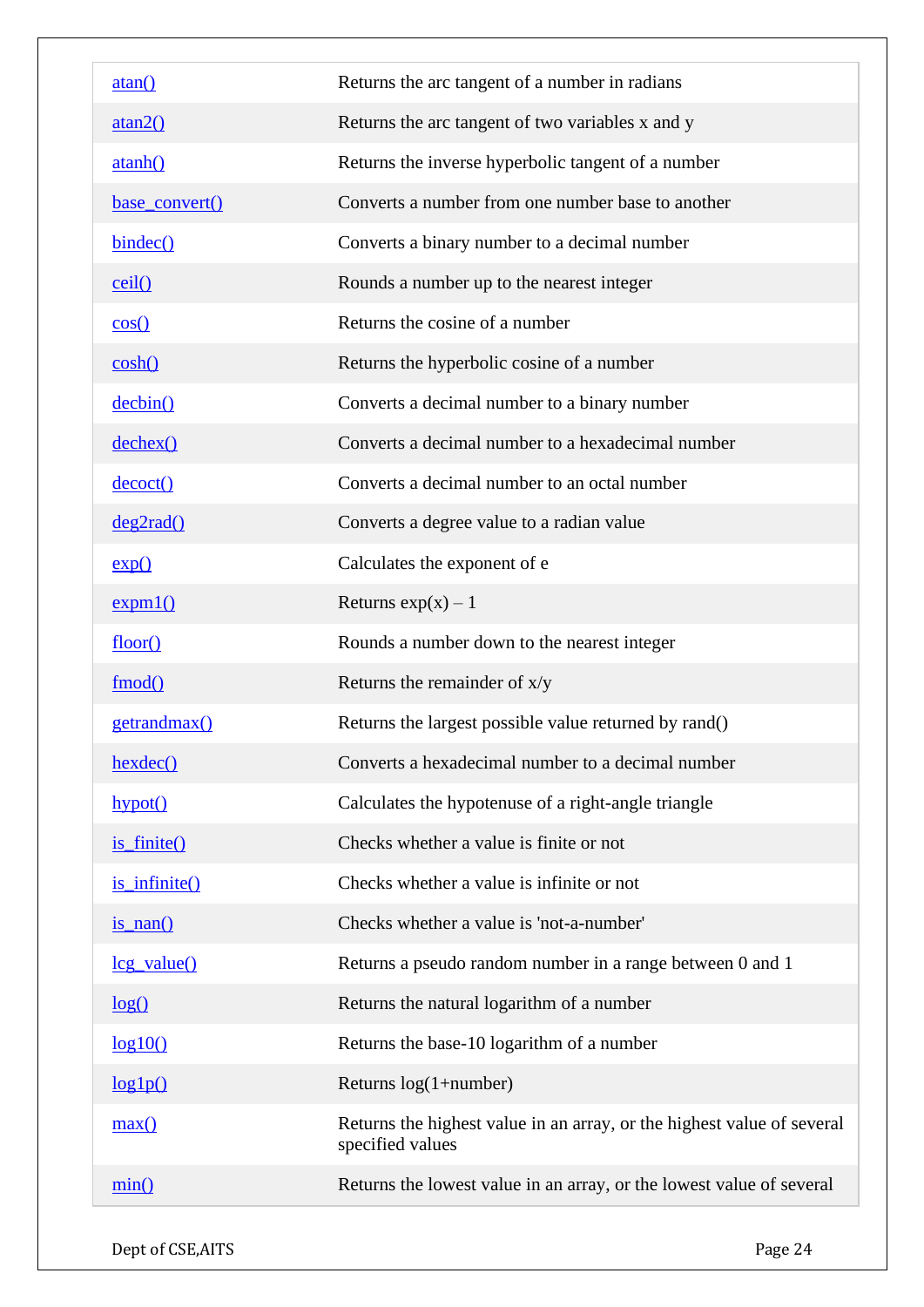|                 | specified values                                            |
|-----------------|-------------------------------------------------------------|
| mt_getrandmax() | Returns the largest possible value returned by mt_rand()    |
| $mt$ rand $()$  | Generates a random integer using Mersenne Twister algorithm |
| mt_srand()      | Seeds the Mersenne Twister random number generator          |
| octdec()        | Converts an octal number to a decimal number                |
| $\overline{pi}$ | Returns the value of PI                                     |
| pow()           | Returns x raised to the power of y                          |
| rad2deg()       | Converts a radian value to a degree value                   |
| rand()          | Generates a random integer                                  |
| round()         | Rounds a floating-point number                              |
| $\sin()$        | Returns the sine of a number                                |
| $\sinh()$       | Returns the hyperbolic sine of a number                     |
| sqrt()          | Returns the square root of a number                         |
| srand()         | Seeds the random number generator                           |
| tan()           | Returns the tangent of a number                             |
| tanh()          | Returns the hyperbolic tangent of a number                  |

### **Math\_function.php**

- <?php
- $echo(abs(6.7)$ . "<br/> '', ");
- $echo(abs(-6.7)$ . " $(br$ ;");
- $echo(abs(-3)$ . " $y$ ;
- $echo(abs(3)$ . " $):$ ";
- $echo(acos(0.64)$ . "<br/> '',
- $echo(\arccos(-0.4) \cdot \text{"  
ohr`");$
- $echo(\arccos(0) \cdot \text{"  
  
|  
");$
- echo(acos(-1)  $.$  " $\langle$ br>");
- $echo(\arccos(1) \cdot \text{``  
oh>''});$
- $echo(\arccos(2)$ . " $r$ ;
- $echo(asin(0.64)$ . "<br/> ">:);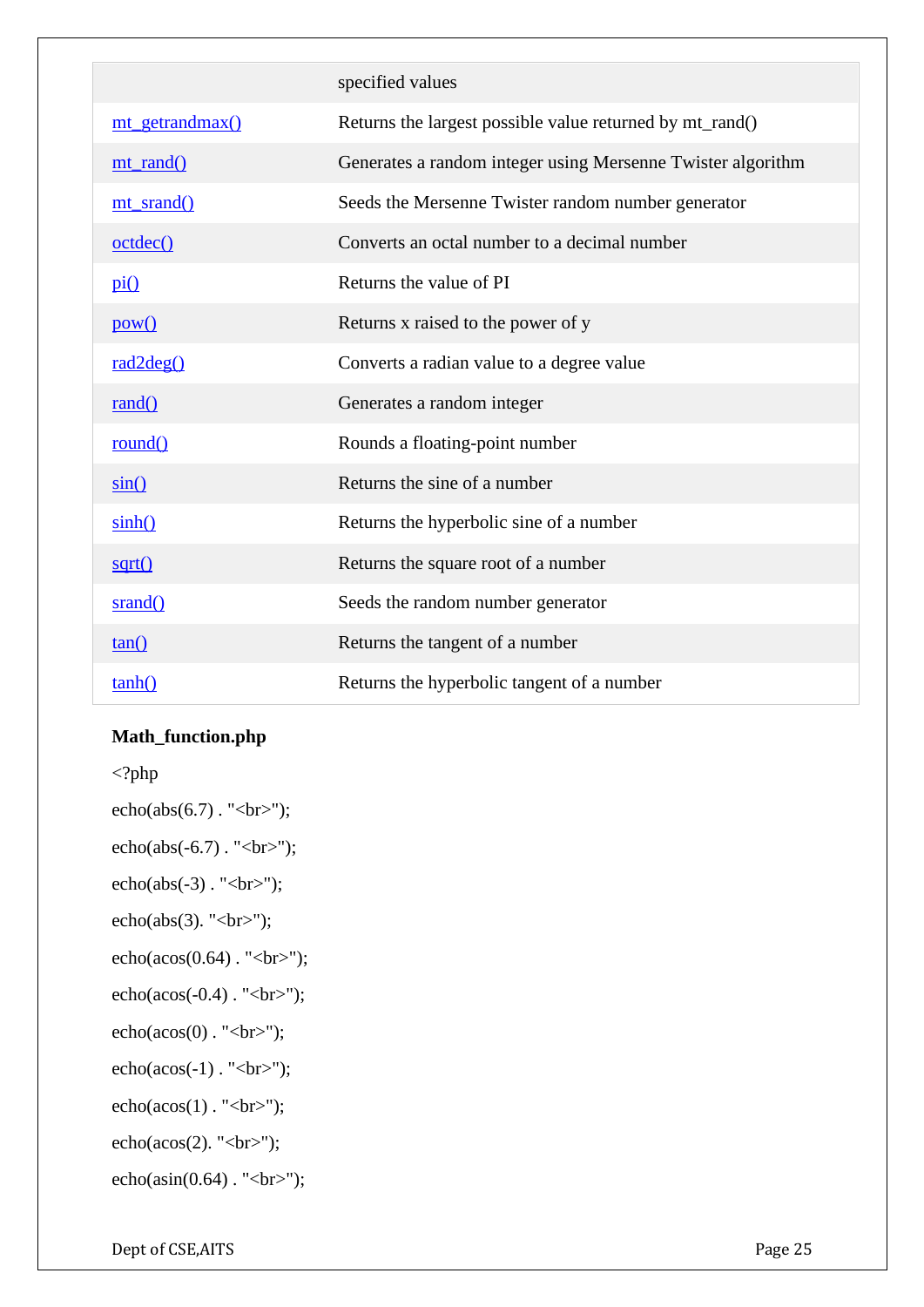echo(asin(-0.4)  $\cdot$  "<br/>shown);

- $echo(asin(0)$ . " $y$ ;
- $echo(asin(-1)$ . " $y$ ;
- $echo(asin(1)$ . " $y$ ;
- $echo(atan(0.50)$ . "<br/>  $\langle br \rangle$ ";
- $echo(atan(-0.50)$ . "<br/> ">");
- $echo(atan(5) \cdot "< br>)$ ;
- echo(atan(-5)  $\cdot$  " $\langle$ br $>$ ");
- $echo(atan(100)$ . " $);$ "
- echo(atan(-100). " $\langle b \rangle$ ";
- $$hex = "E196";$
- echo base\_convert(\$hex,16,8);
- echo bindec("0011") . "<br/>\*);
- echo bindec(" $01$ ") . "<br/>  $\langle$ br>";
- echo bindec("11000110011") . "<br/>\*);
- $echo(ceil(0.60)$ . "<br/>  $\langle br \rangle$ ";
- $echo(ceil(0.40)$ . "<br/> ">");
- $echo(ceil(5)$ . " $\text{br}>$ ");
- $echo(ceil(5.1)$ . " $y$ ;
- $echo(ceil(-5.1)$ . " $\langle br \rangle$ ";
- $echo(ceil(-5.9));$
- $echo(cos(3) \cdot "< br>)$ ;
- $echo(\cos(-3) \cdot \text{``  
str>''});$
- $echo(cos(0)$ . " $y$ ;
- $echo(cos(M_PI)$ . " $db$ ;");
- echo(cos(2\*M\_PI));
- echo dechex("30"). "<br/>\*):
- echo dechex(" $10$ ") . "**";**
- echo dechex("1587"). "<br/>\*);
- echo dechex("70");
- Dept of CSE, AITS Page 26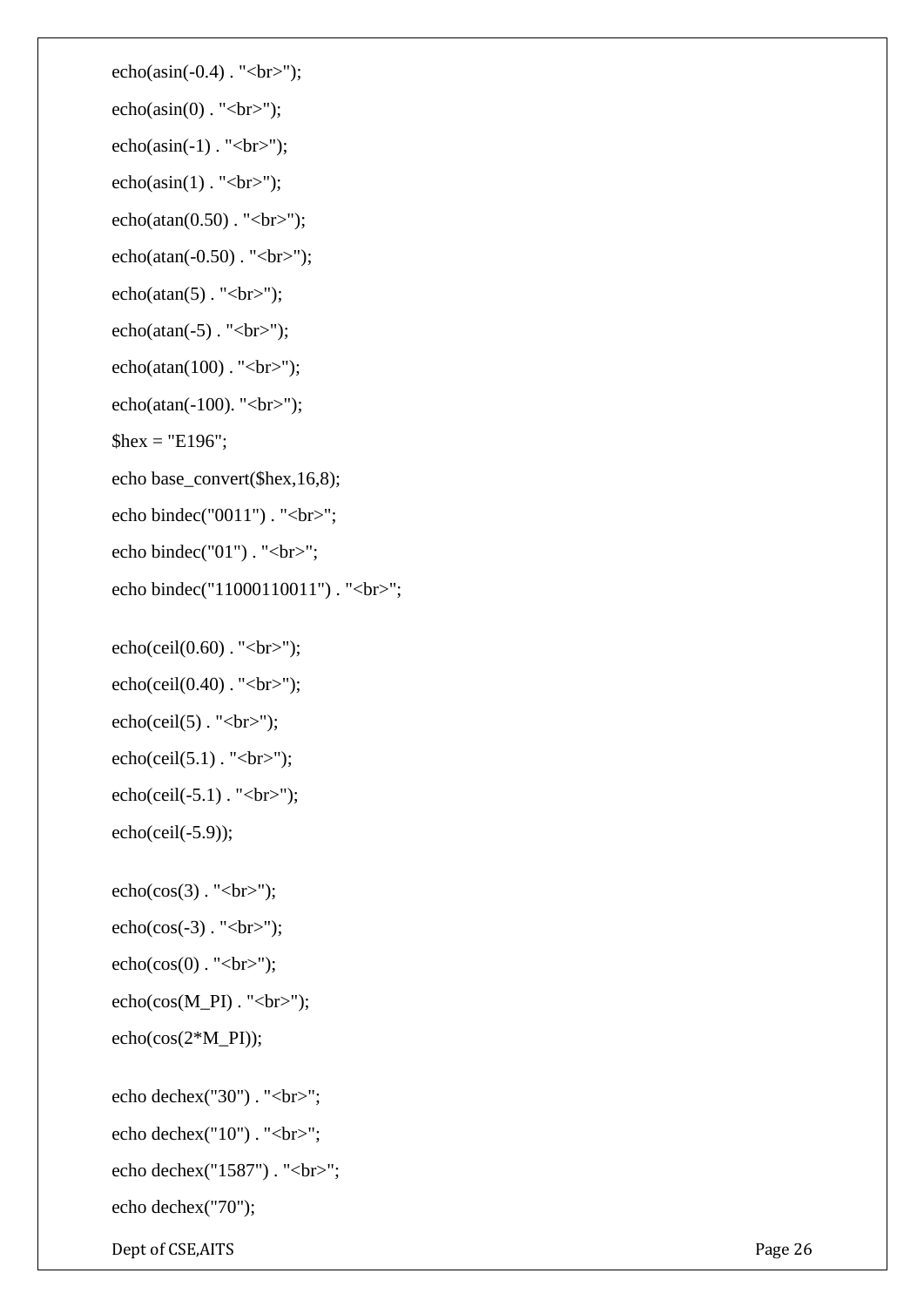```
echo decbin("3") . "<br/>*/s";
echo decbin("1") . "<br/> \langlebr>";
echo decbin("1587"). "<br/> */;
echo decbin("7");
```
echo dechex("30") . "<br/> \*/: echo dechex(" $10$ ") . " $\text{br}$ "; echo dechex("1587"). "<br/>\*); echo dechex("70"); echo decoct("30") . "<br/> \*/: echo decoct(" $10$ ") . " $\text{br}$ "; echo decoct(" $1587$ "). "<br/> $\langle$ br>"; echo decoct("70");

```
echo deg2rad("45"). "<br/>*);
echo deg2rad("90") . "<br/>>br>";
echo deg2rad("360");
```
 $echo(exp(0)$ . " $\text{br}>$ ");

```
echo(exp(1). "<br/> ', ");
```
 $echo(exp(10)$ . " $\text{br}>$ ");

```
echo(exp(4.8));
```

```
echo(expm1(0). "<br/> '', ");
echo(expm1(1). "<br/>y;
echo(expm1(10). "<br/> '',
echo(expm1(4.8));
```
 $echo(floor(0.60)$ . "<br/> ");  $echo(floor(0.40)$ . "<br/> ">");  $echo(floor(5)$ . " $\text{br}>$ ");

 $echo(floor(5.1)$ . " $\text{br}>$ ");

```
echo(floor(-5.1). "<br/>\langle br \rangle";
```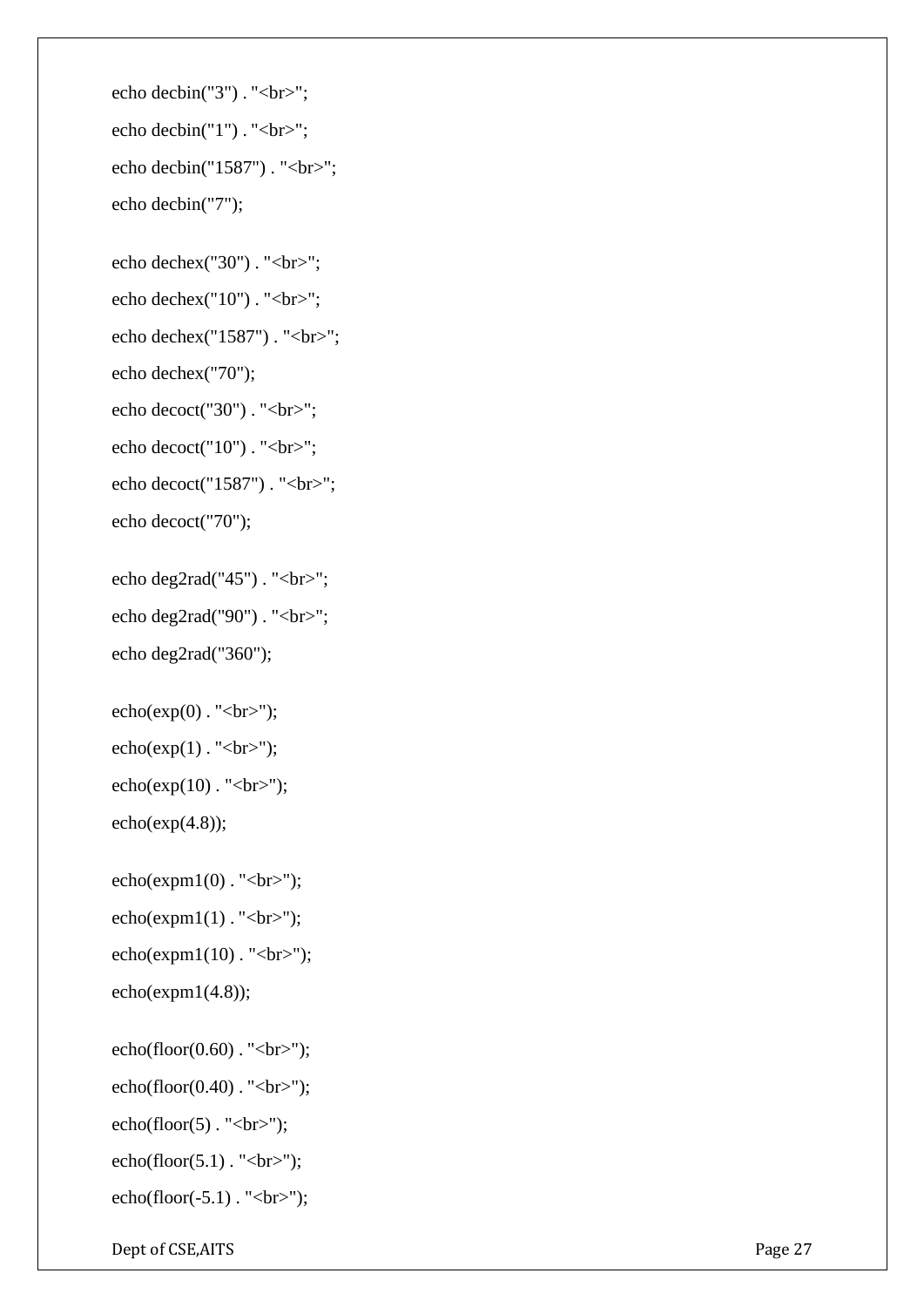echo(floor(-5.9));

```
Sx = 7;
$y = 2;$result = find($x, $y);echo $result;
echo hexdec("1e") . "\text{br}";
```
echo hexdec("a") . "<br/>\*/s"; echo hexdec("11ff") . "<br/>\*/s"; echo hexdec("cceeff");

```
echo(log(2.7183). "<br/> ">");
echo(log(2). "<br/>y;
echo(log(1). "\langle br \rangle");
```
 $echo(log(0))$ ;

echo is\_finite(2)  $\cdot$  "<br/> \cdot :

echo is\_finite( $log(0)$ ) . "<br/>  $\langle$ br>";

echo is\_finite(2000);

 $echo(max(2,4,6,8,10)$ . "<br/> '', :

echo(max(22,14,68,18,15) . "<br/> \cdot \cdot \cdot \cdot \cdot \cdot \cdot \cdot \cdot \cdot \cdot \cdot \cdot \cdot \cdot \cdot \cdot \cdot \cdot \cdot \cdot \cdot \cdot \cdot \cdot \cdot \cdot \cdot \cdot \cdot \cdot \c

echo(max(array(4,6,8,10)) . "<br/>  $\langle$ br>");

echo(max(array(44,16,81,12)));

 $echo(min(2,4,6,8,10)$ . "<br/> '', "); echo(min(22,14,68,18,15) . "<br/> \cdot \cdot \cdot \cdot \cdot \cdot \cdot \cdot \cdot \cdot \cdot \cdot \cdot \cdot \cdot \cdot \cdot \cdot \cdot \cdot \cdot \cdot \cdot \cdot \cdot \cdot \cdot \cdot \cdot \cdot \cdot \c echo(min(array(4,6,8,10)) . "<br/>  $\langle$ br>"); echo(min(array(44,16,81,12)));

echo(mt\_rand()  $.$  "<br>"); echo(mt\_rand()  $.$  "<br>"); echo(mt\_rand(10,100));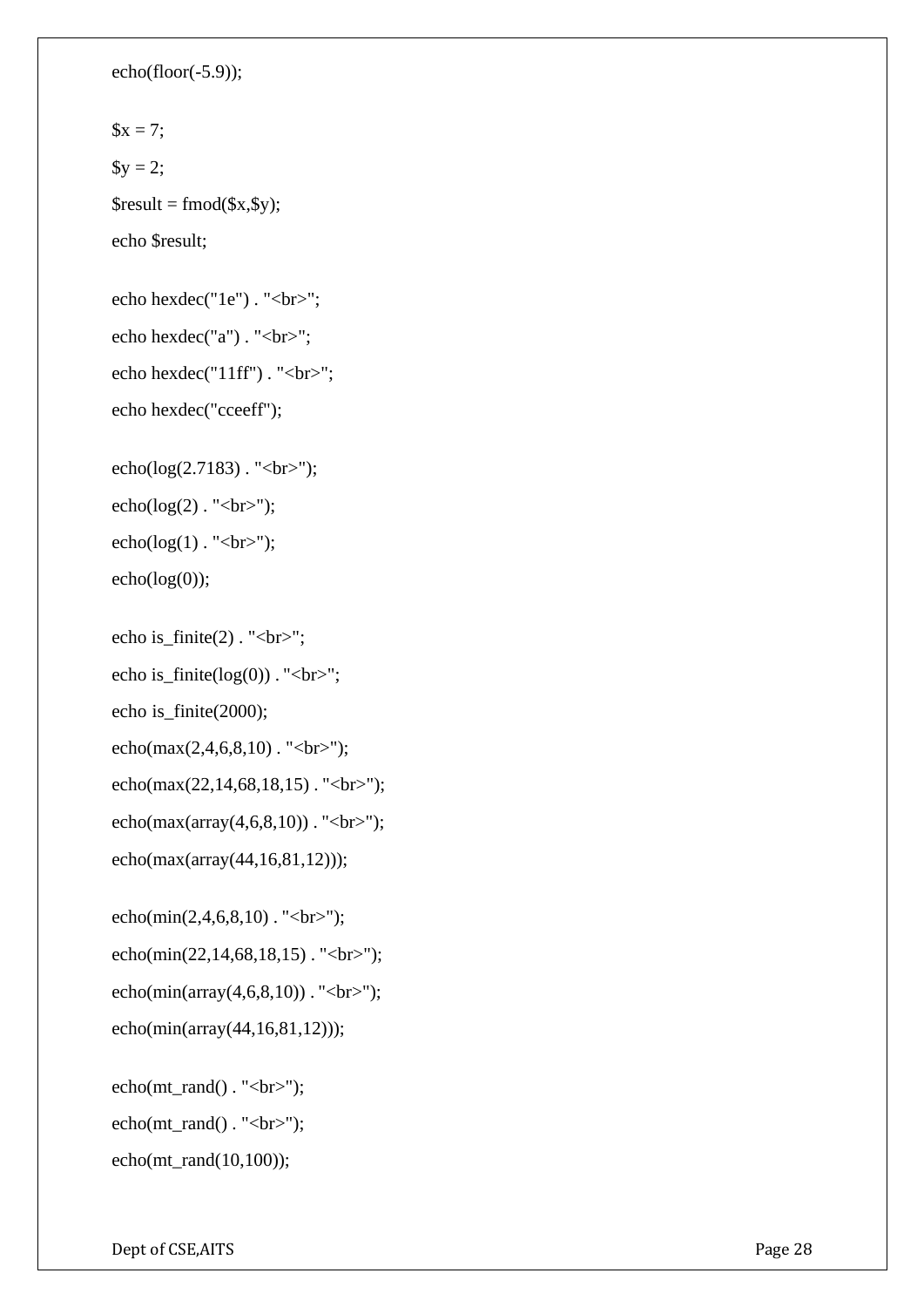```
echo(pi());
```

```
echo(pow(2,4). "<br/> '', '',
echo(pow(-2, 4). "<br/> '', '',
echo(pow(-2,-4). "<br/> ">");
echo(pow(-2,-3.2));
?>
```
# **Date\_time.php**

```
\langle?php
var_dump(checkdate(12,31,-400)); 
echo "<br/> ">";
var_dump(checkdate(2,29,2003)); 
echo "<br/> >";
var_dump(checkdate(2,29,2004));
$date=date_create("2013-03-15"); 
date_add($date,date_interval_create_from_date_string("40 days")); 
echo date_format($date,"Y-m-d")."<br/>>br>";
$date=date_create("2013-03-15");
echo date_format($date,"Y/m/d")."<br/>>br>";
$date=date_create(); 
date_date_set($date,2020,10,30);
echo date_format($date,"Y/m/d")."<br/>>br>";
echo date_default_timezone_get()."<br/> >";
date_default_timezone_set("Asia/Bangkok"); 
echo date_default_timezone_get()."<br/> \times";
$date1=date_create("2013-03-15");
$date2=date_create("2013-12-12");
$diff=date_diff($date1,$date2); 
print_r(localtime());
echo "<br/>*/>:
print_r(localtime(time(),true));
?>
```
Dept of CSE, AITS Page 29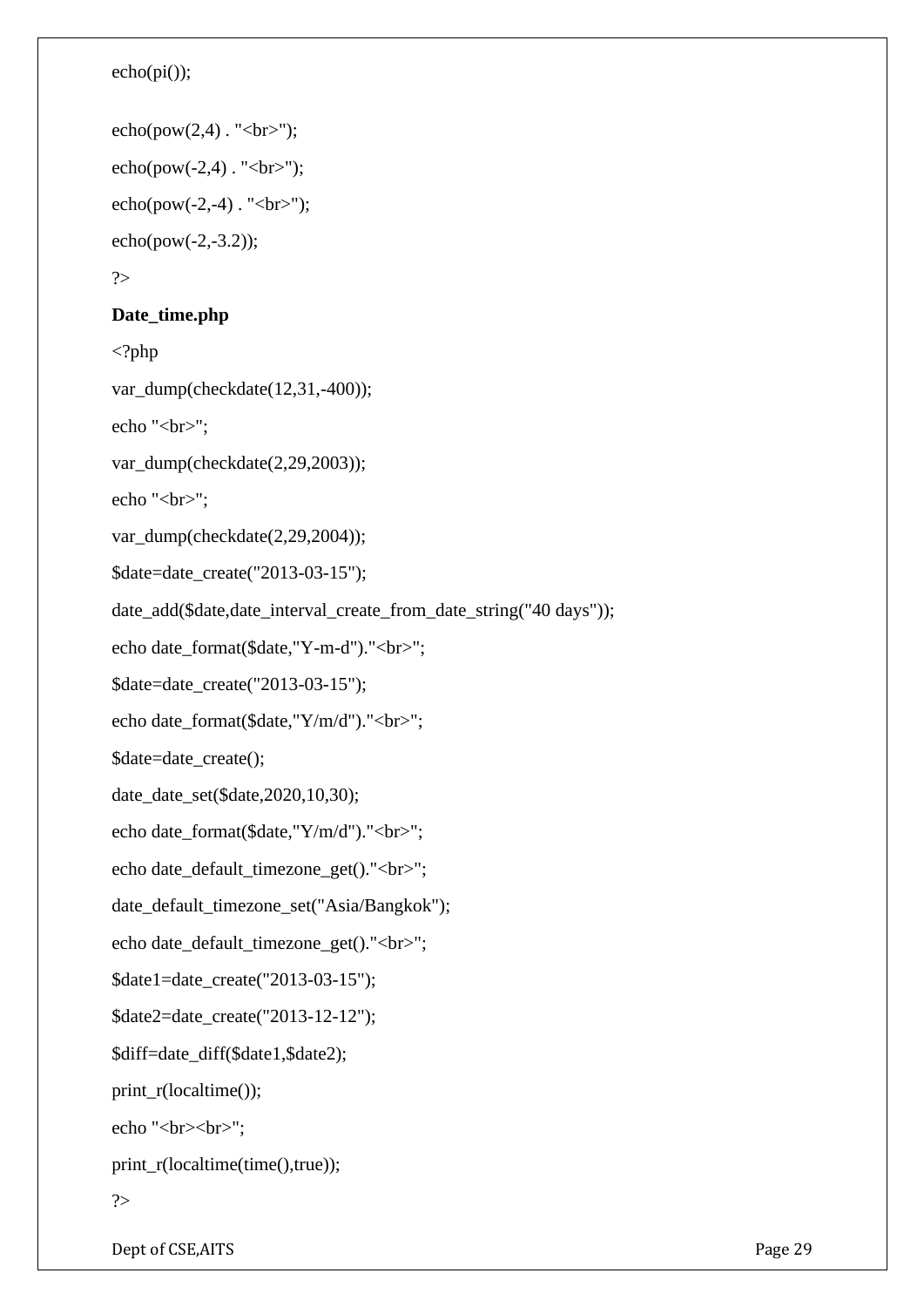# **10. Write a program in PHP for a simple email processing with attachment usingforms**

#### **Mail.php**

```
<?php
<form method="POST" name="email_form_with_php" action="php-form-action.php" 
enctype="multipart/form-data">
       <label for='email'>Email Id: </label><br>
       <textarea name="message"></textarea><br>
<label for=' subject'>subject: </label><br>
      <input type="text" name="subject" ><br>
       <labelfor='message'>Message:</label><br>
       <textarea name="message"></textarea><br>
       <label for='uploaded_file'>Select A File To Upload:</label>
       <input type="file" name="uploaded_file"><br>
<input type="submit" value="send" name='send'><br>
</form>
?>
Output:
```

|                                 | My Drive - Google Drive<br>localhost/php/mail.php<br>M Inbox (77) - sambasivare X<br>$\times$<br><b>B3</b><br>$\times$ |
|---------------------------------|------------------------------------------------------------------------------------------------------------------------|
|                                 | localhost/php/mail.php<br>G)                                                                                           |
| Email Id:                       |                                                                                                                        |
| sambasivareddycse@gma<br>il.com |                                                                                                                        |
| subject:                        |                                                                                                                        |
| hai                             |                                                                                                                        |
| Message:                        |                                                                                                                        |
| google                          |                                                                                                                        |
|                                 | Select A File To Upload: Choose File<br>final.pdf                                                                      |
| send                            |                                                                                                                        |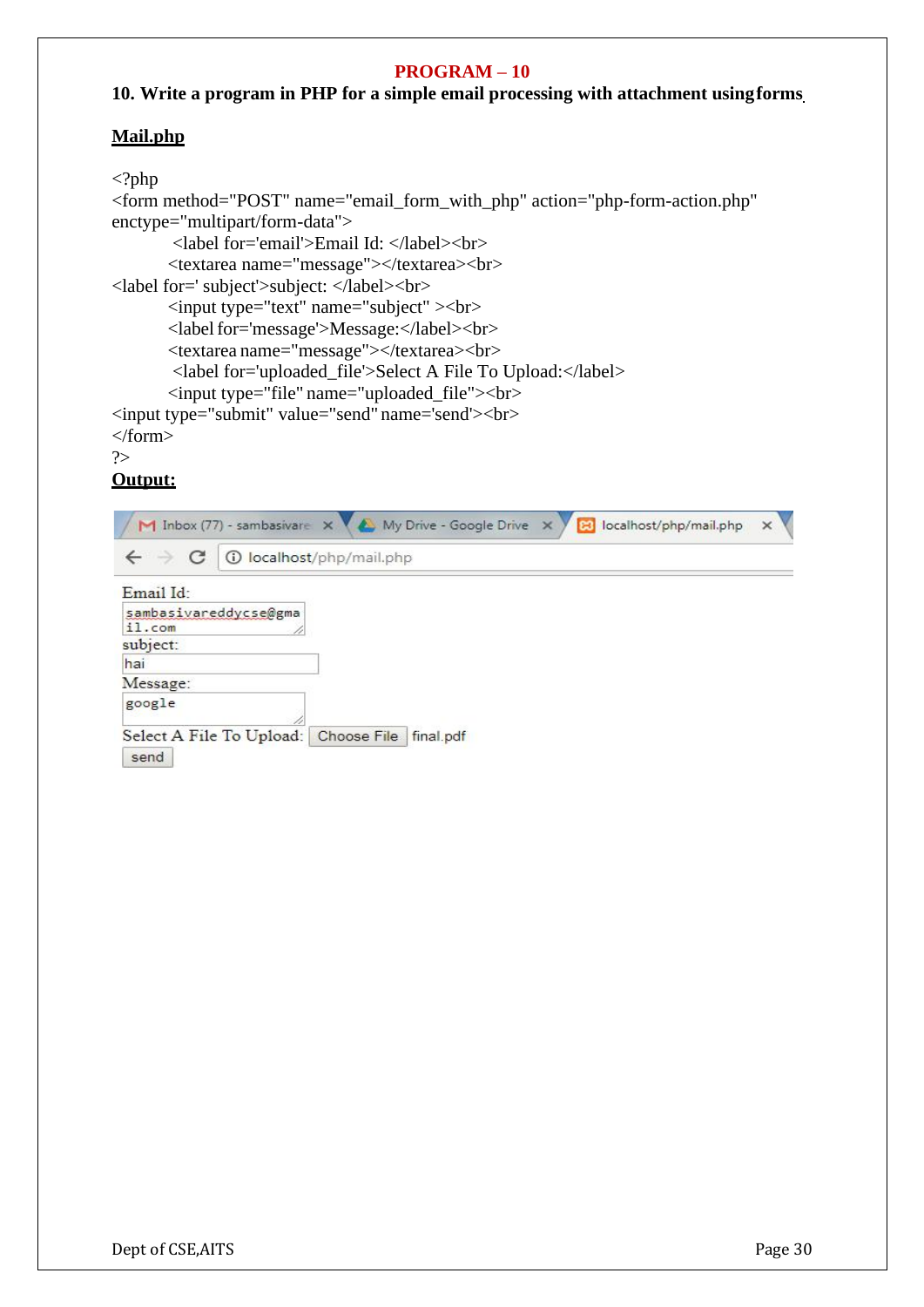#### **11. Write a program for PHP for a login script ; create a login database andstore username and password P1.php**

<html>

<body>

<form name="test" method="post" action="p2.php">

```
Name::<input type="text" name="uname"><br>
```

```
Password::<input type="password" name="pwd"><br>
```

```
<input type="submit" value="SUBMIT" id="submitbut"><br>
```
</form>

</body>

</html>

### **P2.php**

 $\langle$ ?php

```
$name=$_POST['uname'];
```
\$pwd=\$\_POST['pwd'];

session\_start();

```
if(!isset(\$_SESSION['x'])){
```

```
$_SESSION['x']=TRUE;
```

```
}
```

```
if($_SESSION['x']==TRUE){
```
\$conn=mysqli\_connect("localhost","root","","cse");

mysqli\_query(\$conn,"INSERT INTO login(uname,pwd) VALUES('\$name','\$pwd')");

\$\_SESSION['x']=FALSE;

for(\$i=0;\$i $\le$ =2000000;\$i++);//do nothing

for(\$i=0;\$i $\le$ =2000000;\$i++);//do nothing

```
for($i=0;$i<=2000000;$i++);//do nothing
```

```
for($i=0;$i<=2000000;$i++);//do nothing
```

```
for($i=0;$i<=2000000;$i++);//do nothing
```
}

echo "Successfully added to database";